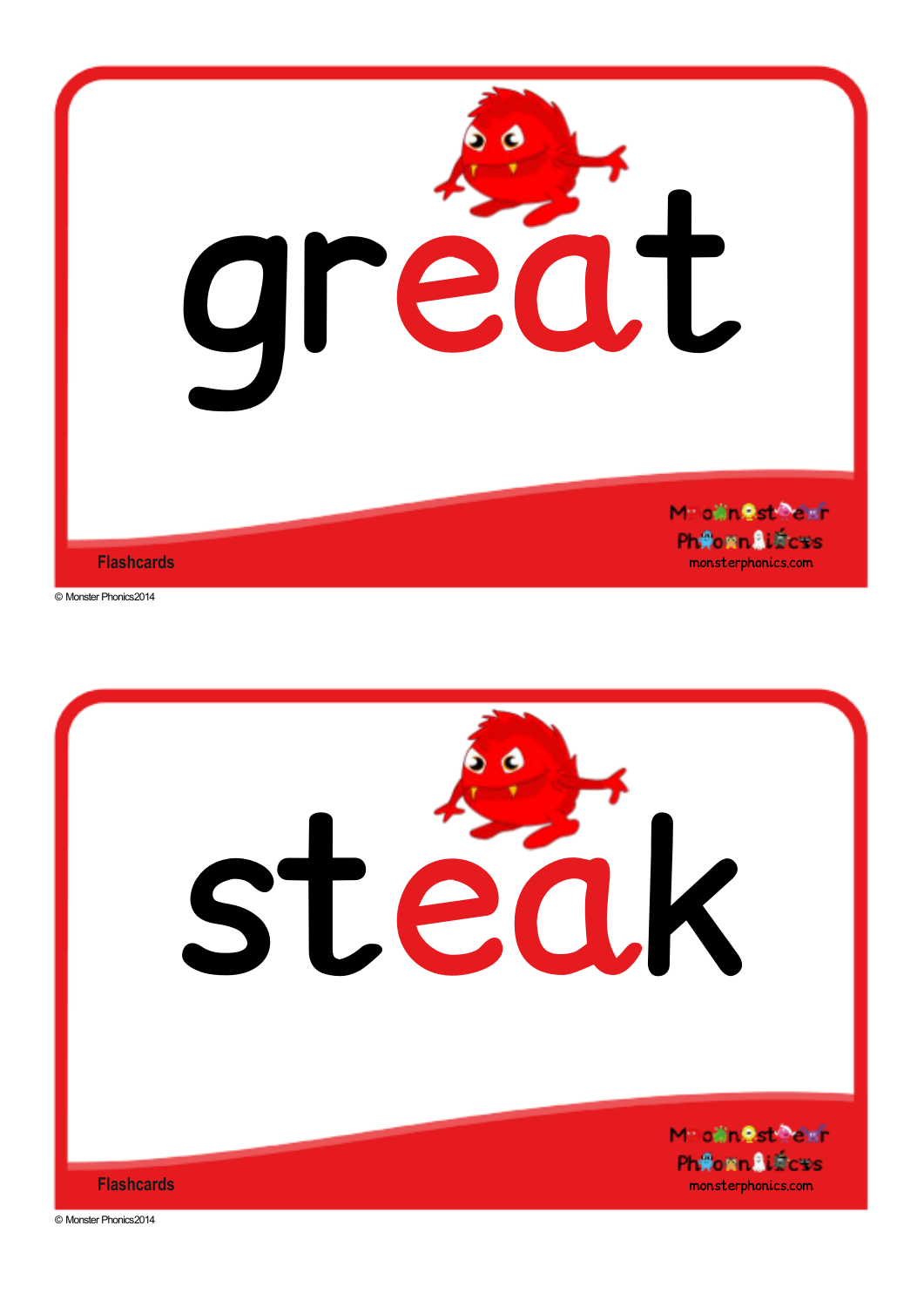

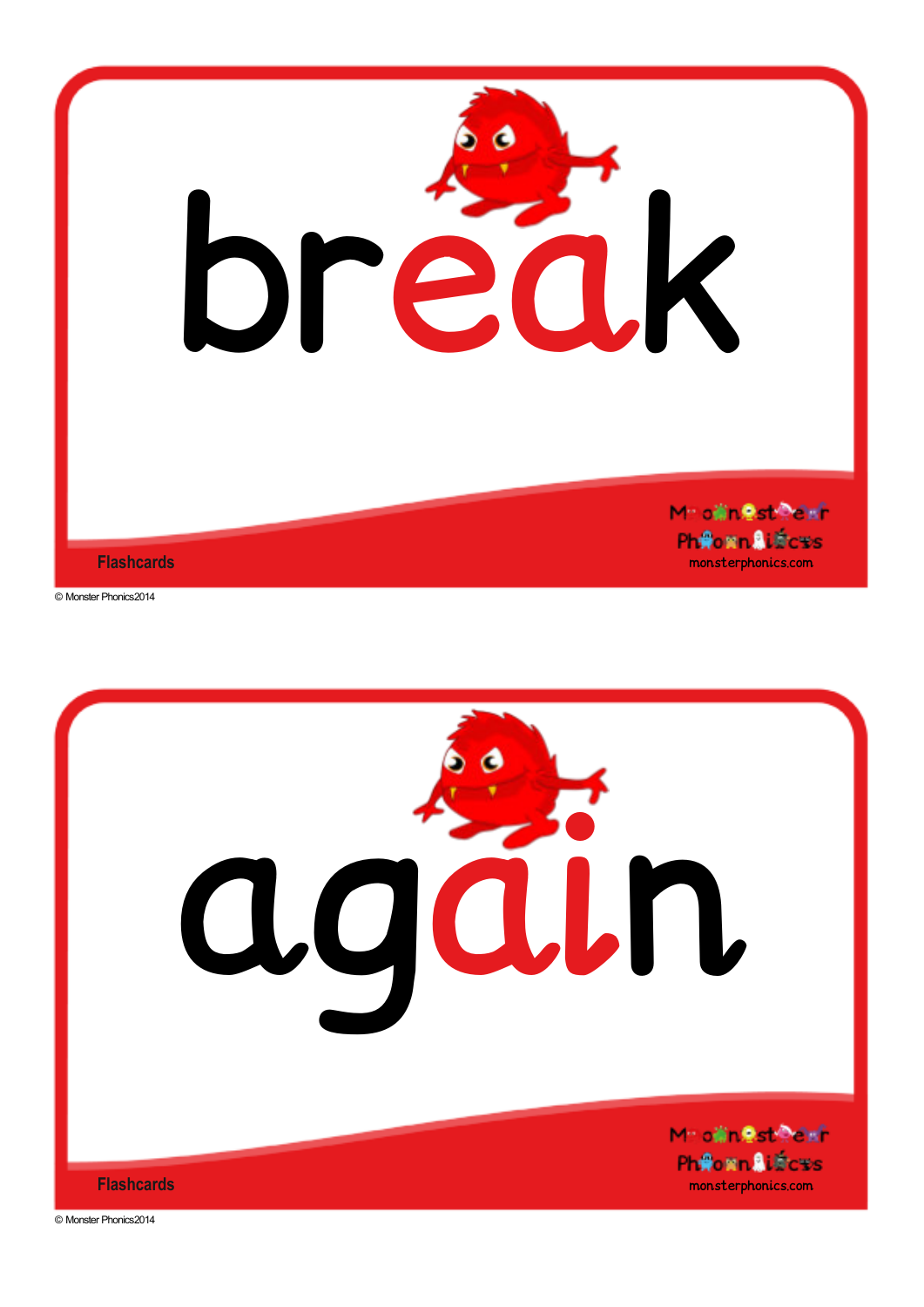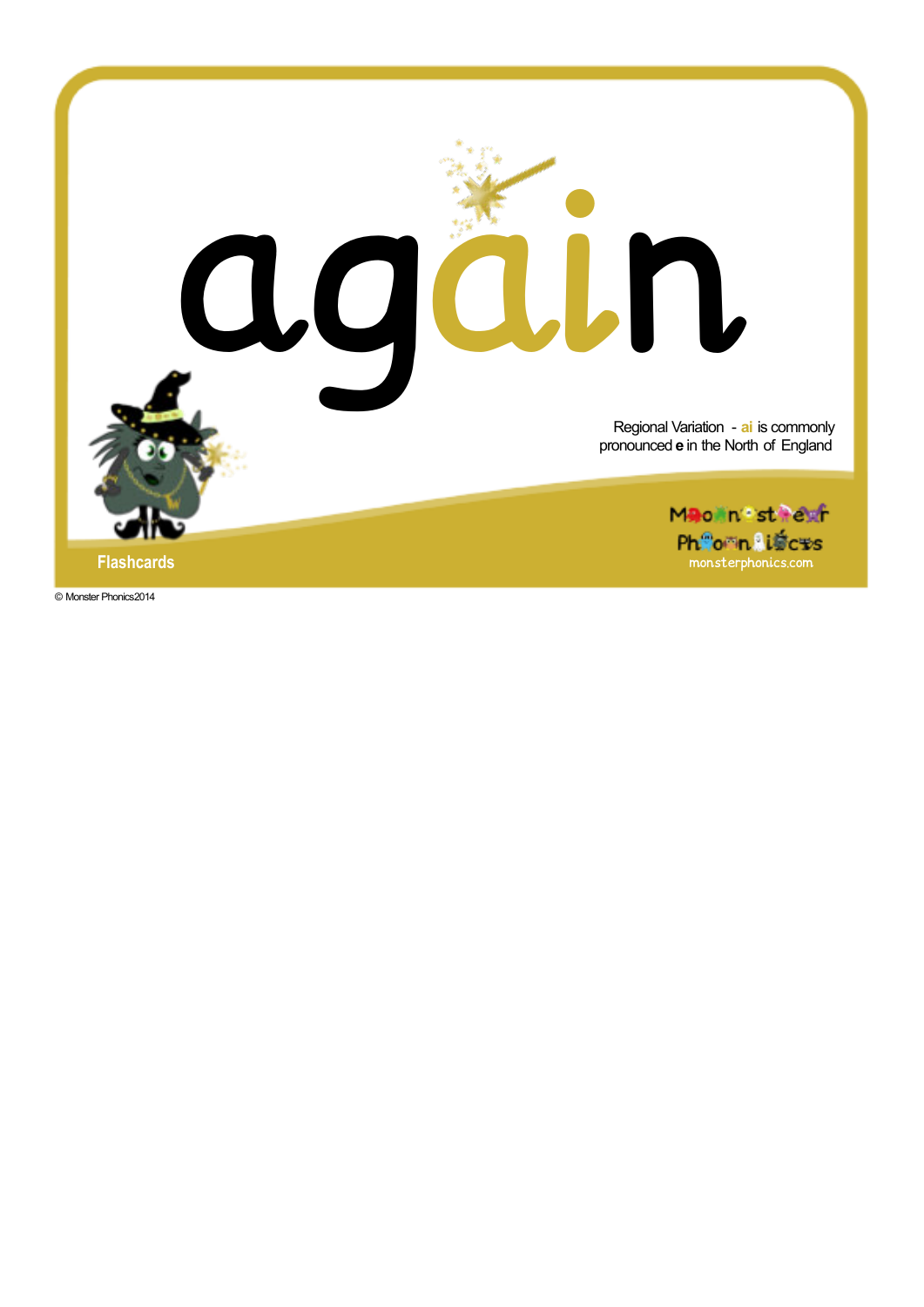

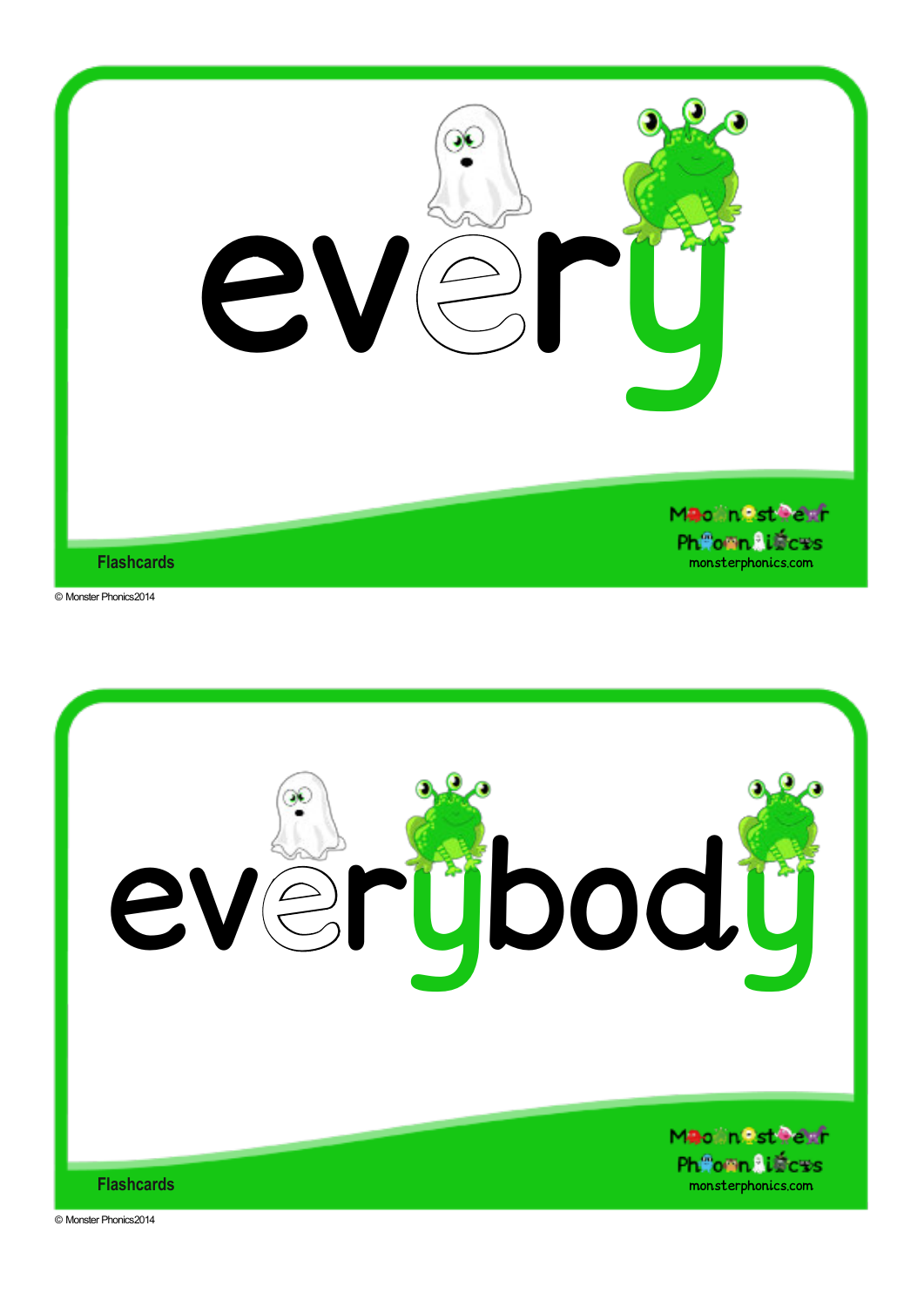

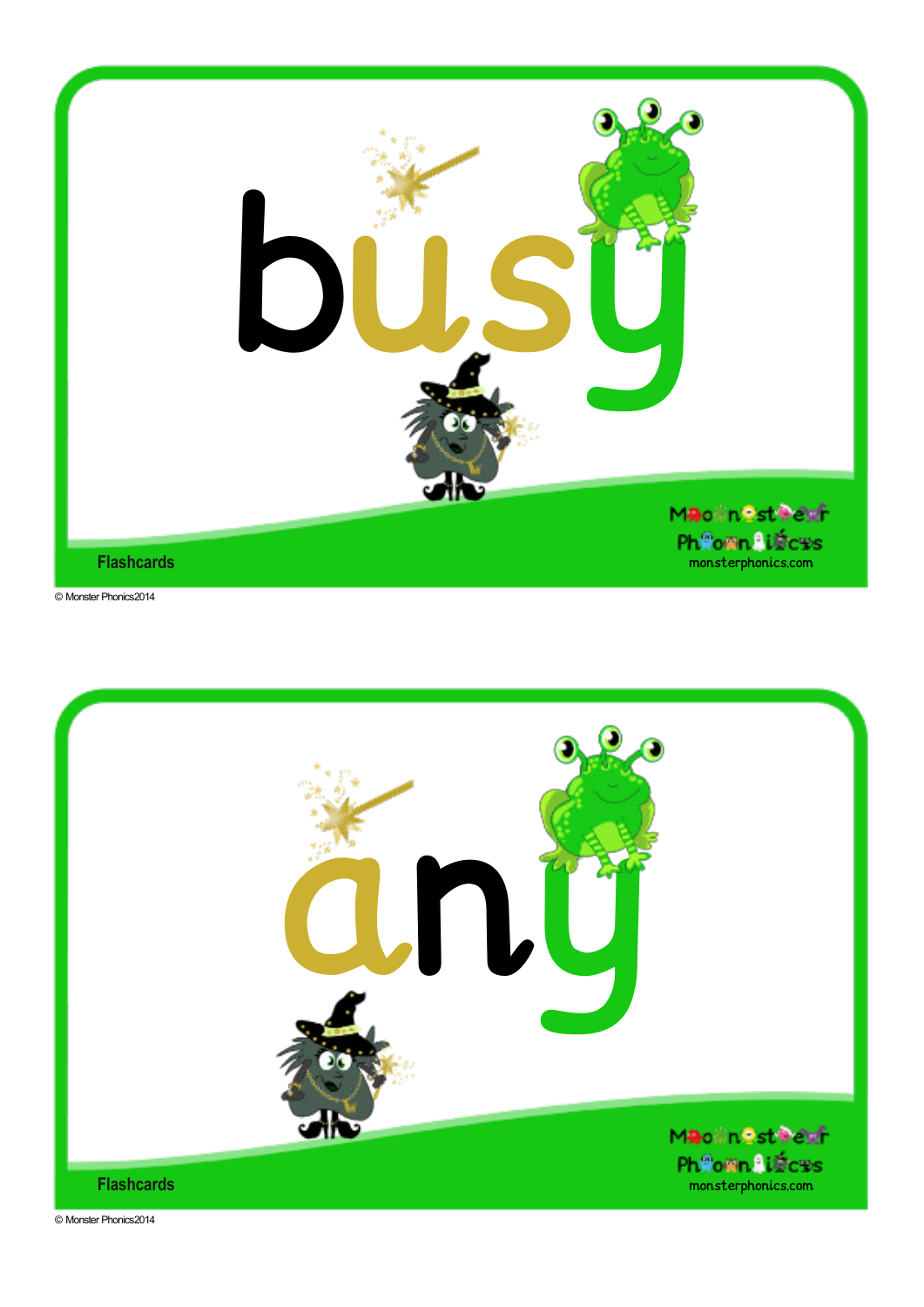

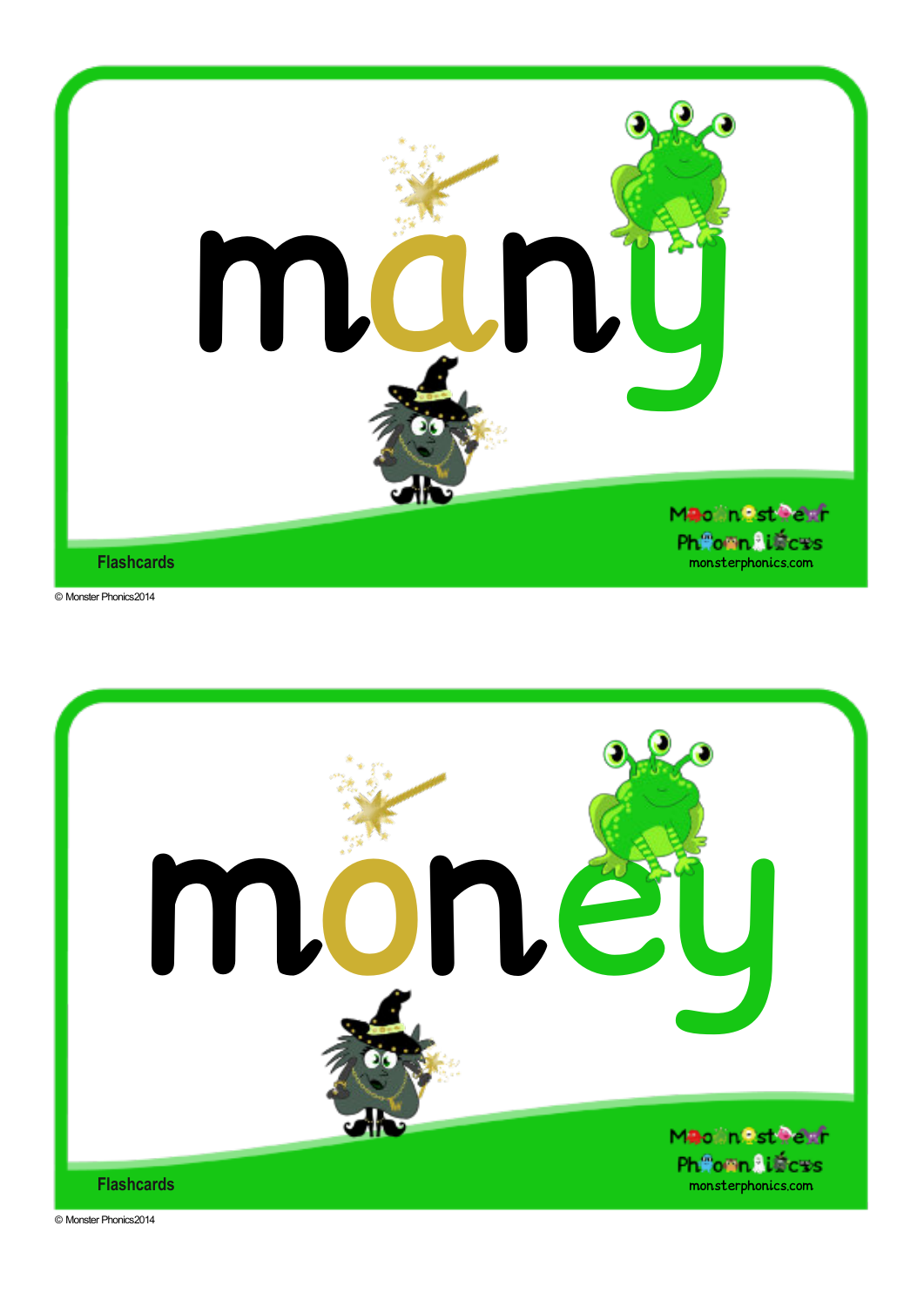

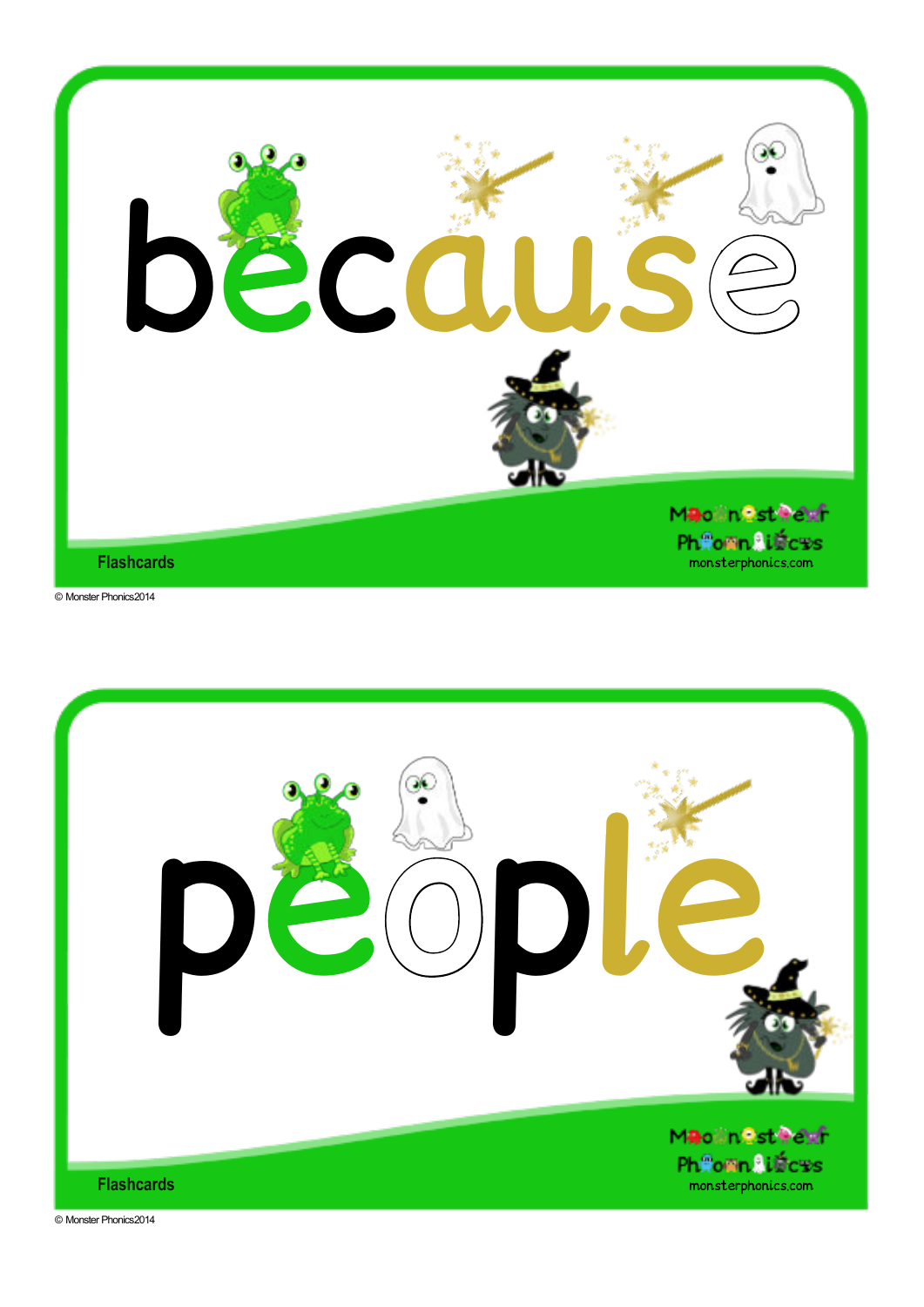

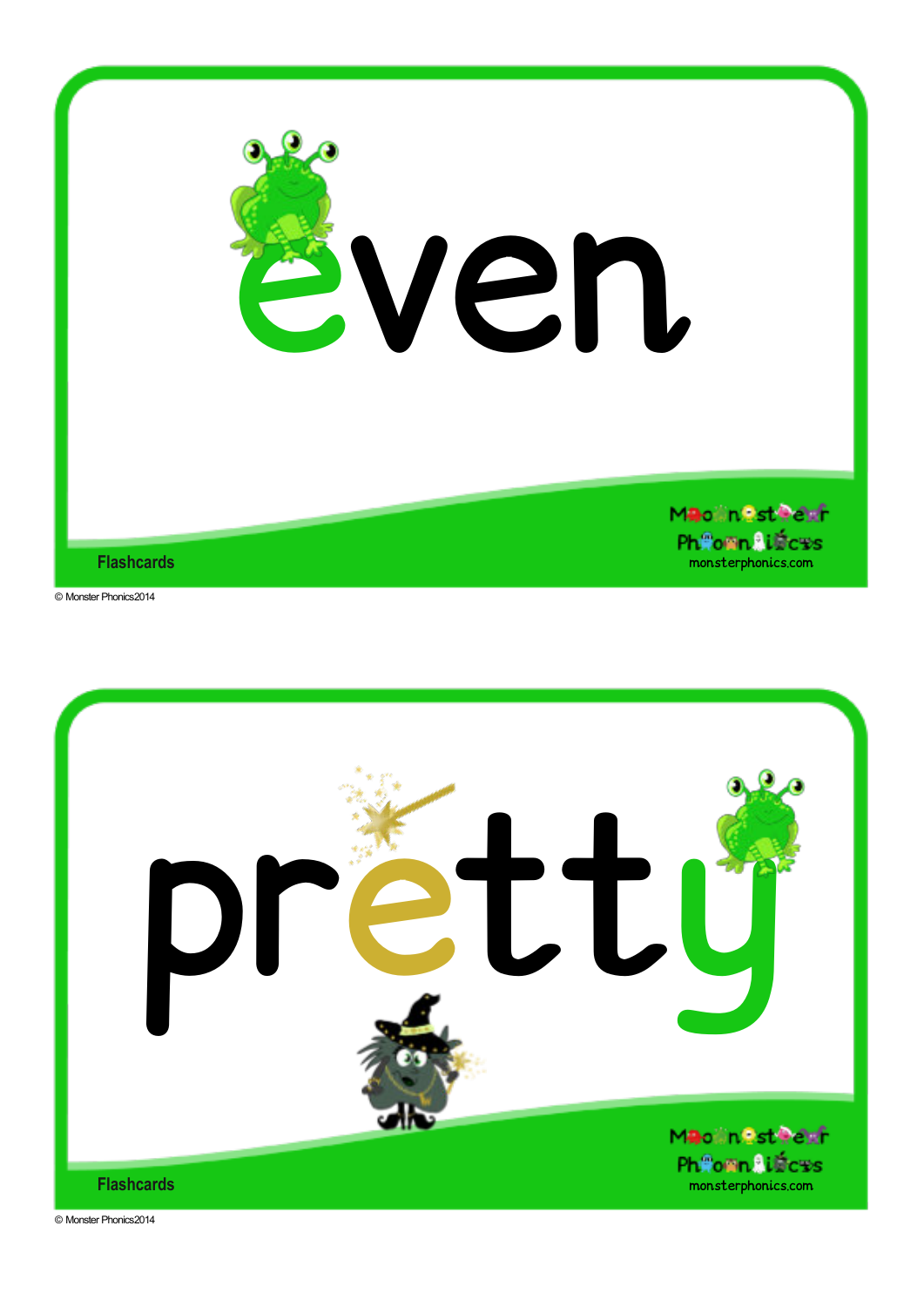

![](_page_8_Picture_2.jpeg)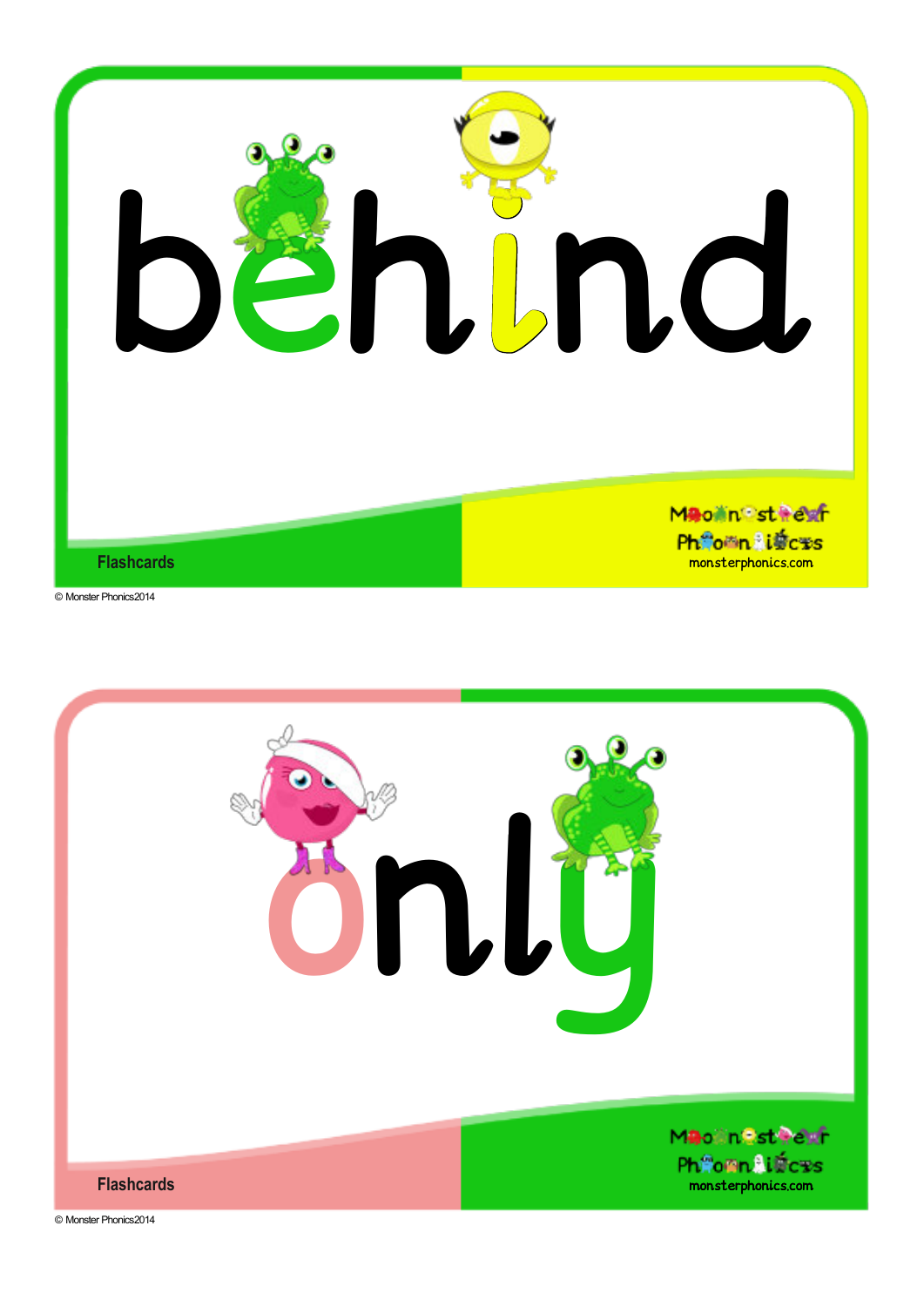![](_page_9_Picture_0.jpeg)

![](_page_9_Picture_1.jpeg)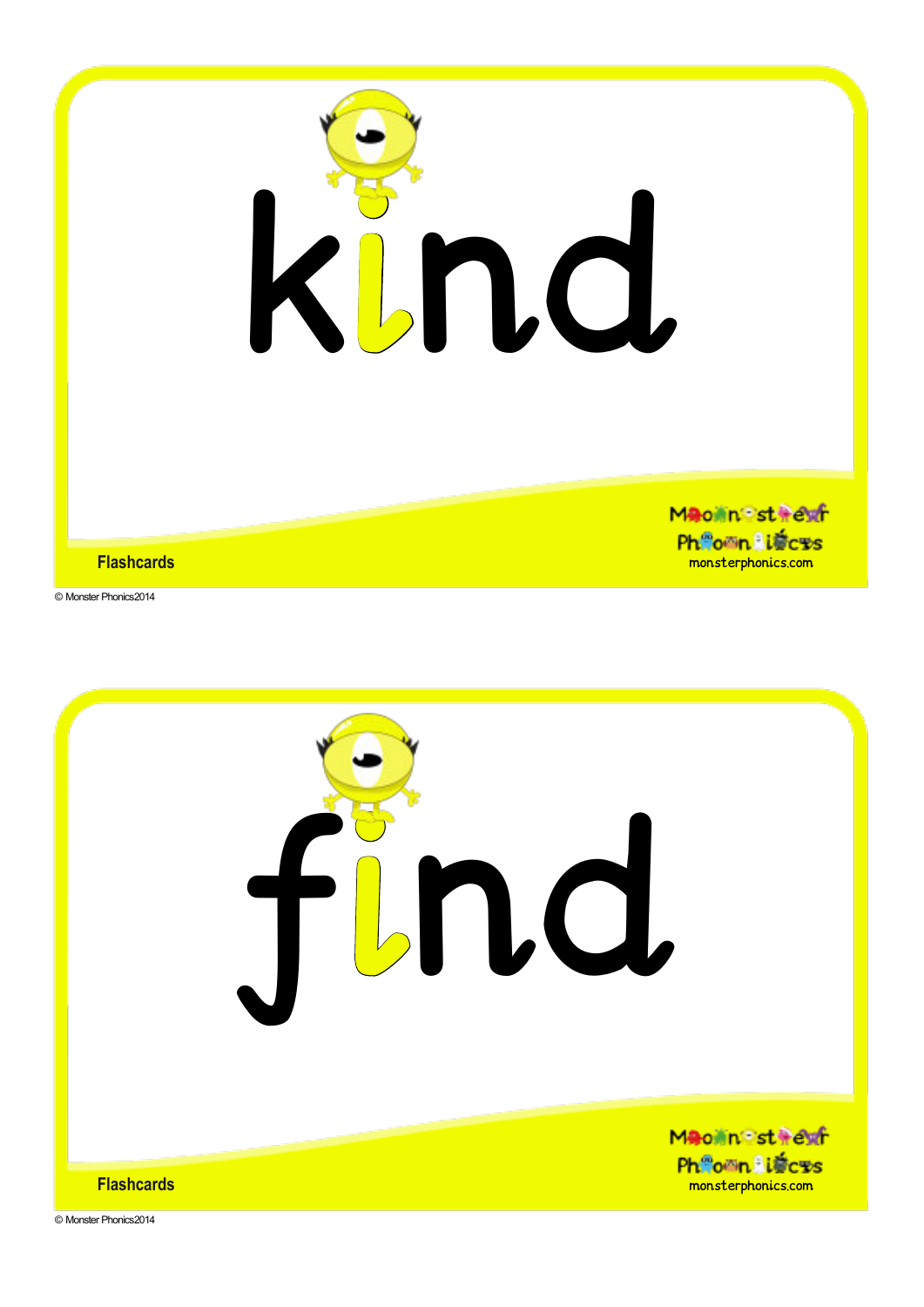![](_page_10_Picture_0.jpeg)

![](_page_10_Picture_2.jpeg)

![](_page_10_Picture_3.jpeg)

**Flashcards**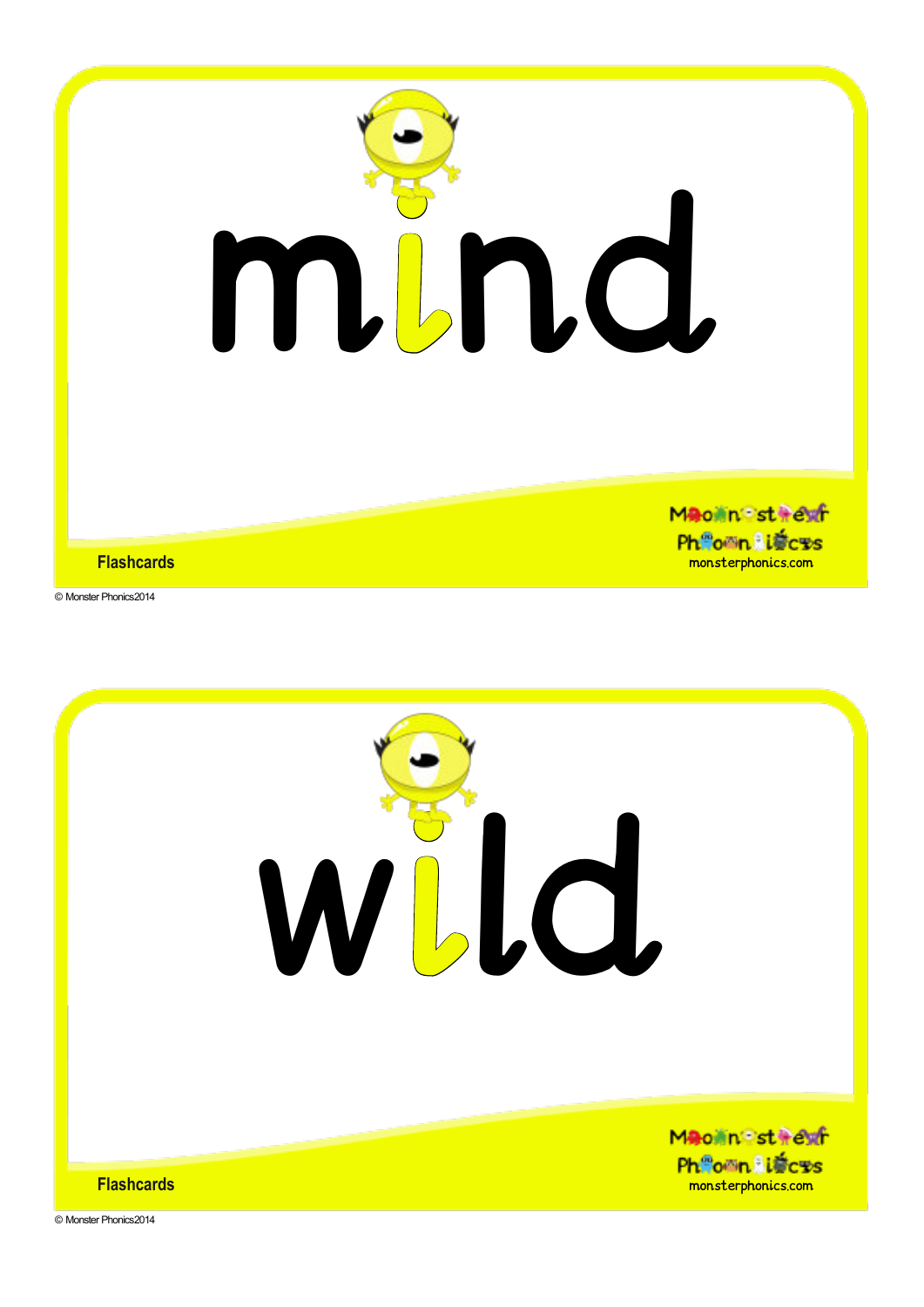![](_page_11_Picture_0.jpeg)

![](_page_11_Picture_2.jpeg)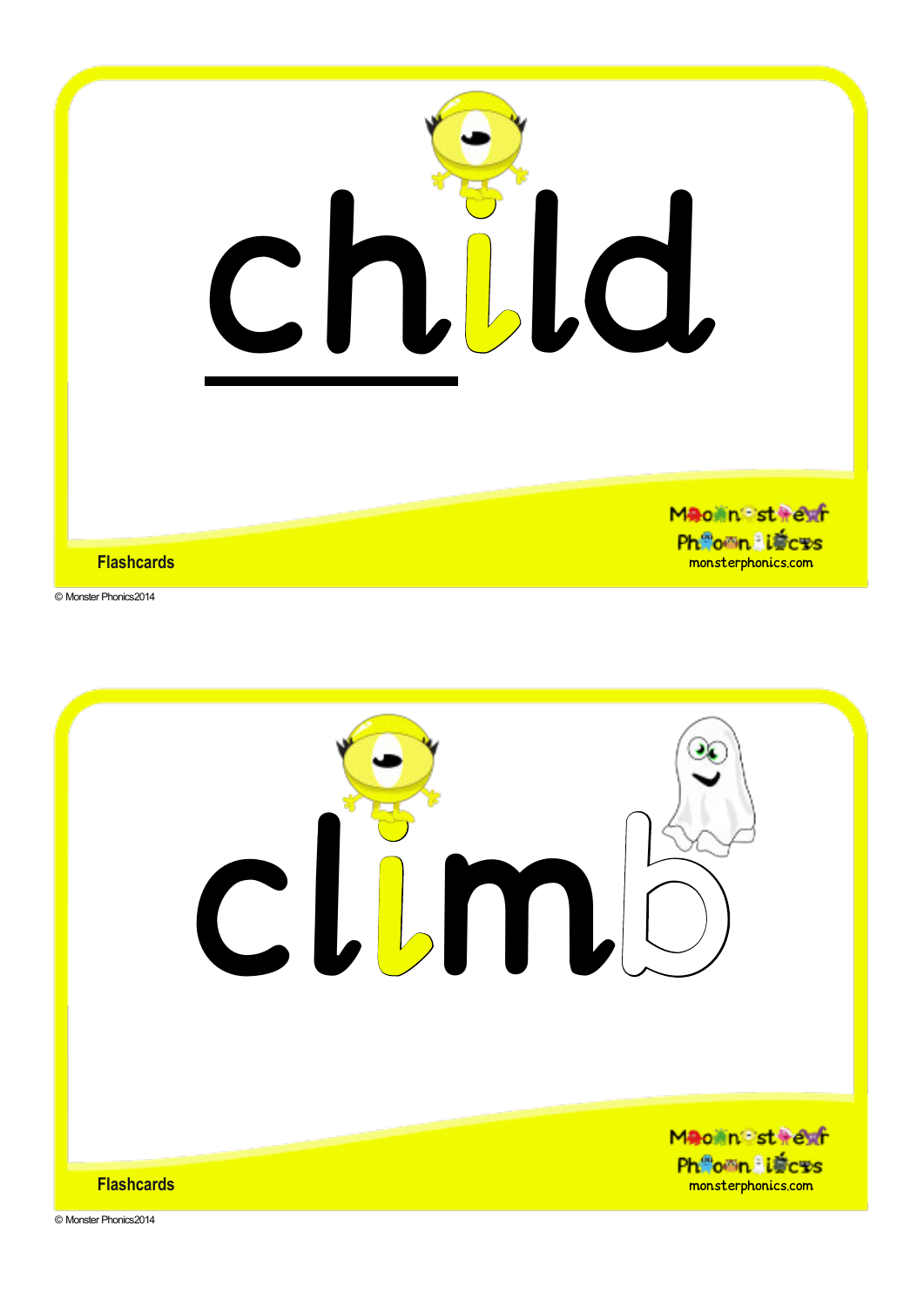![](_page_12_Picture_0.jpeg)

![](_page_12_Picture_2.jpeg)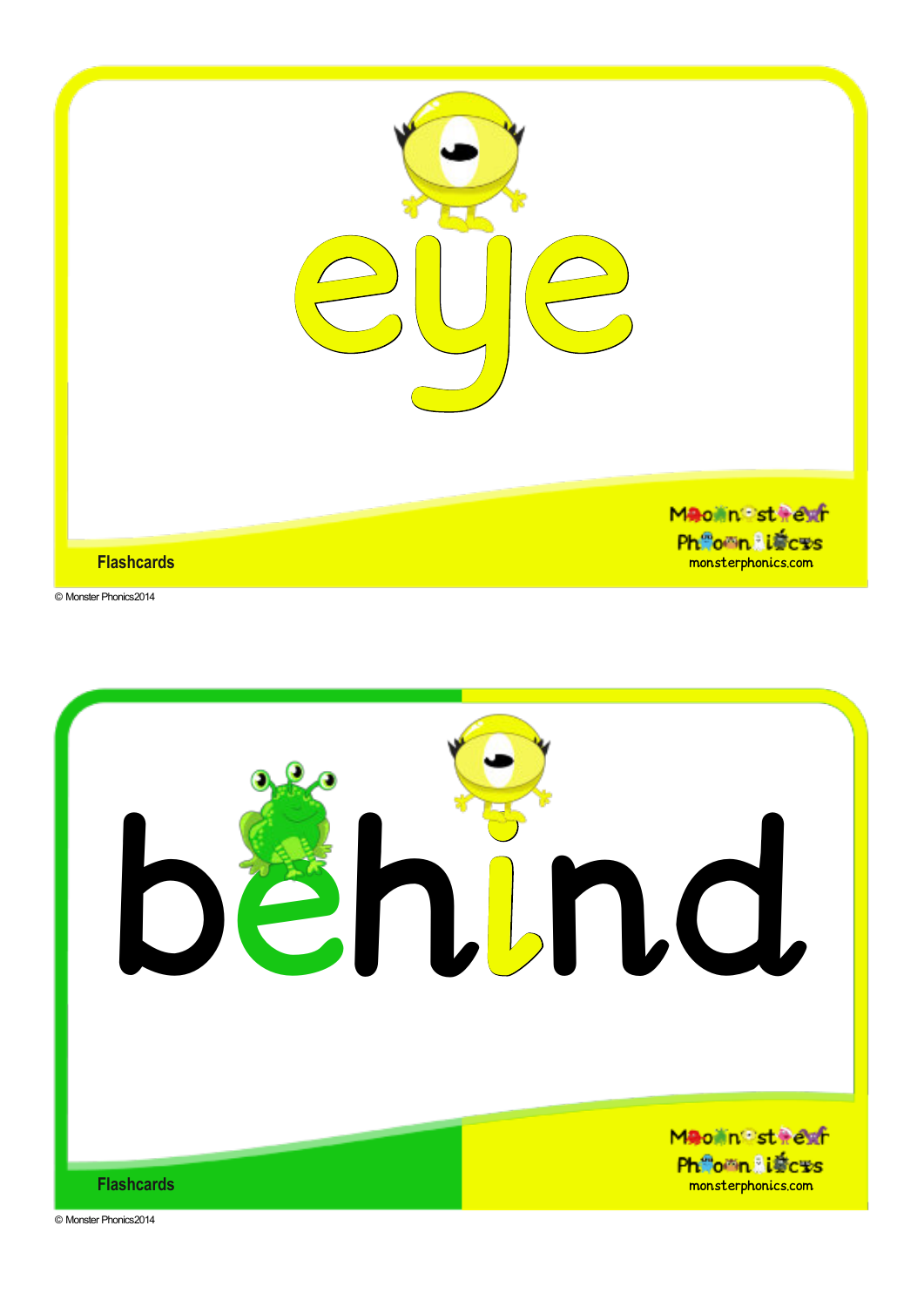![](_page_13_Picture_0.jpeg)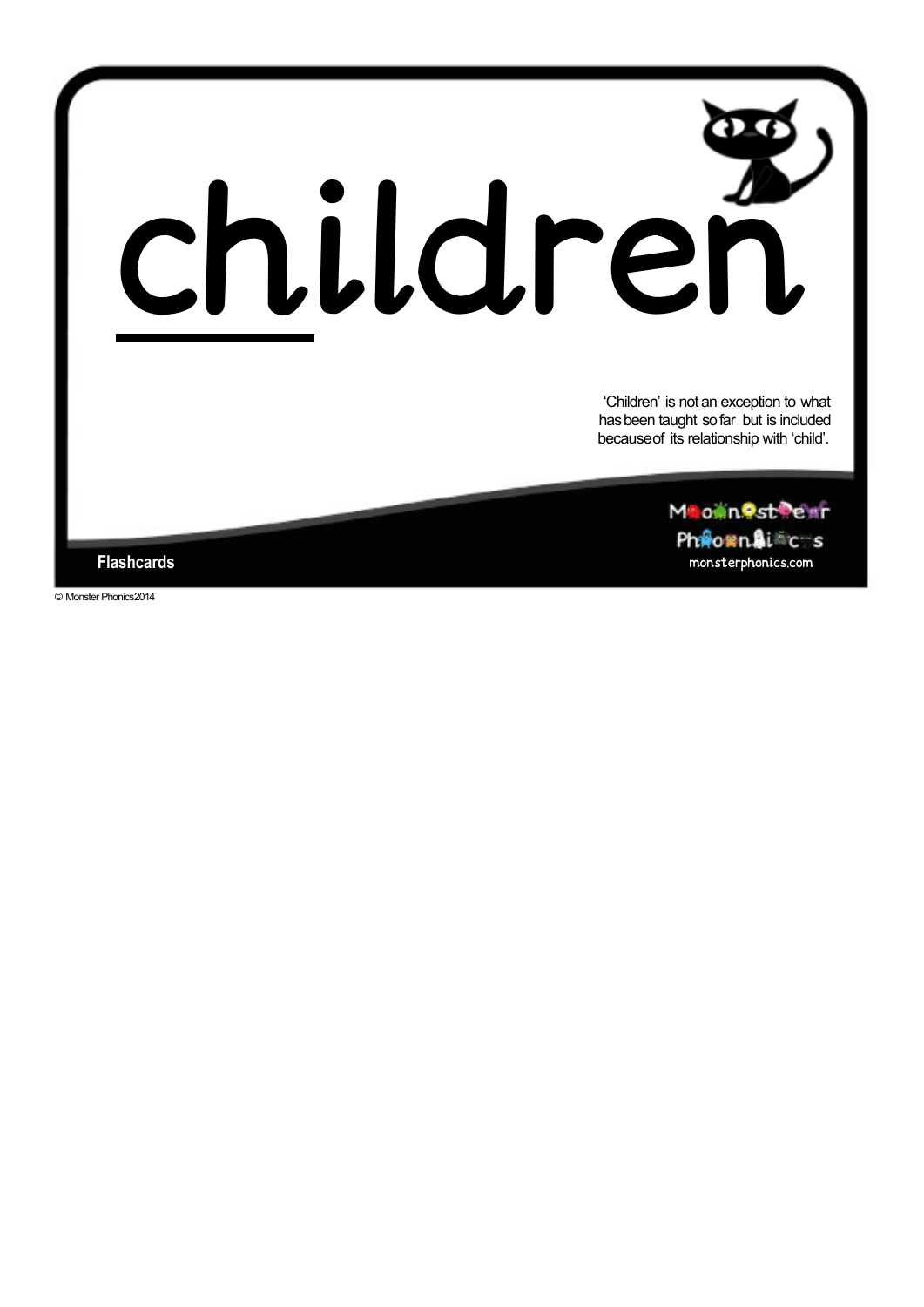![](_page_14_Picture_0.jpeg)

![](_page_14_Picture_2.jpeg)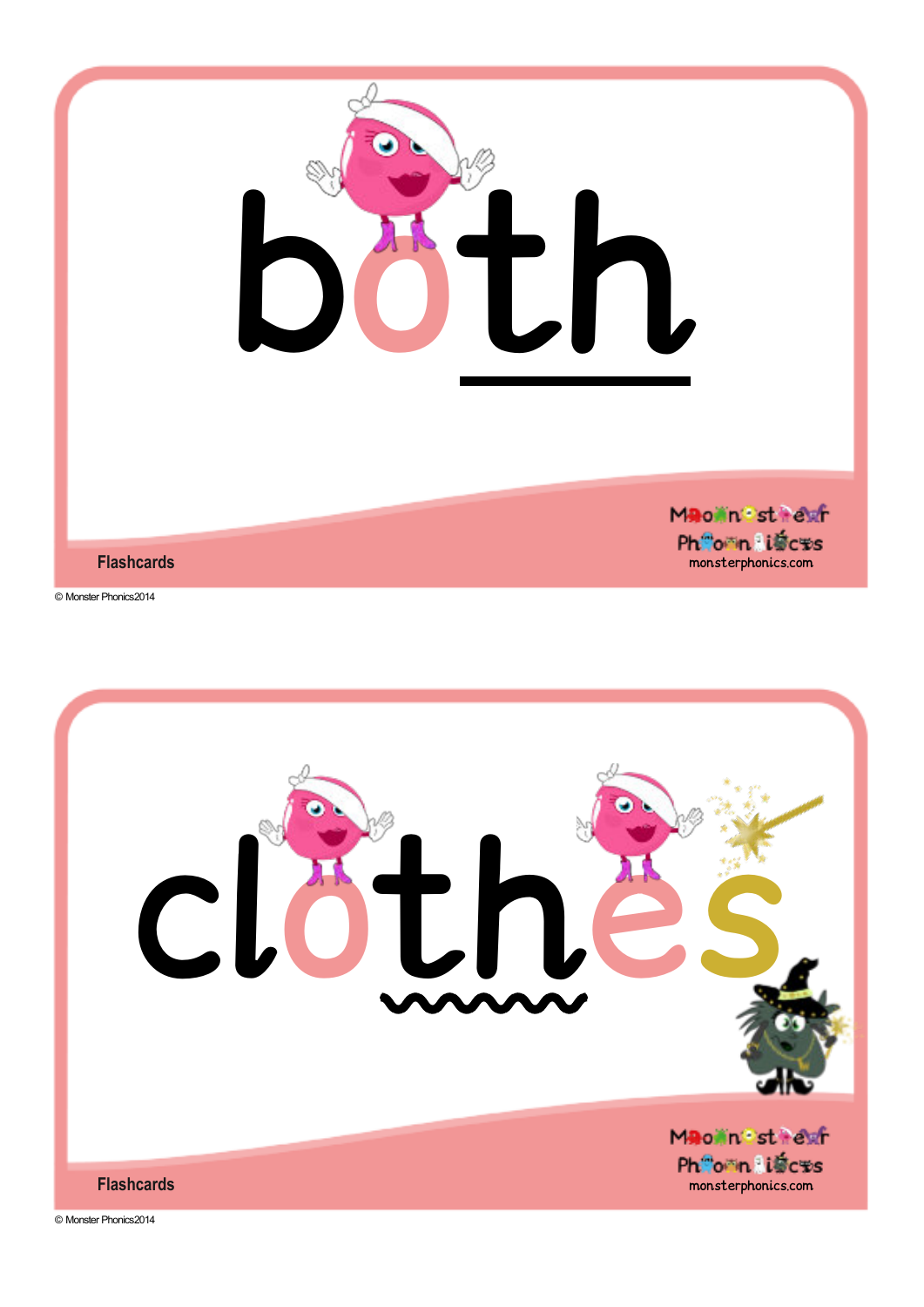![](_page_15_Picture_0.jpeg)

![](_page_15_Picture_2.jpeg)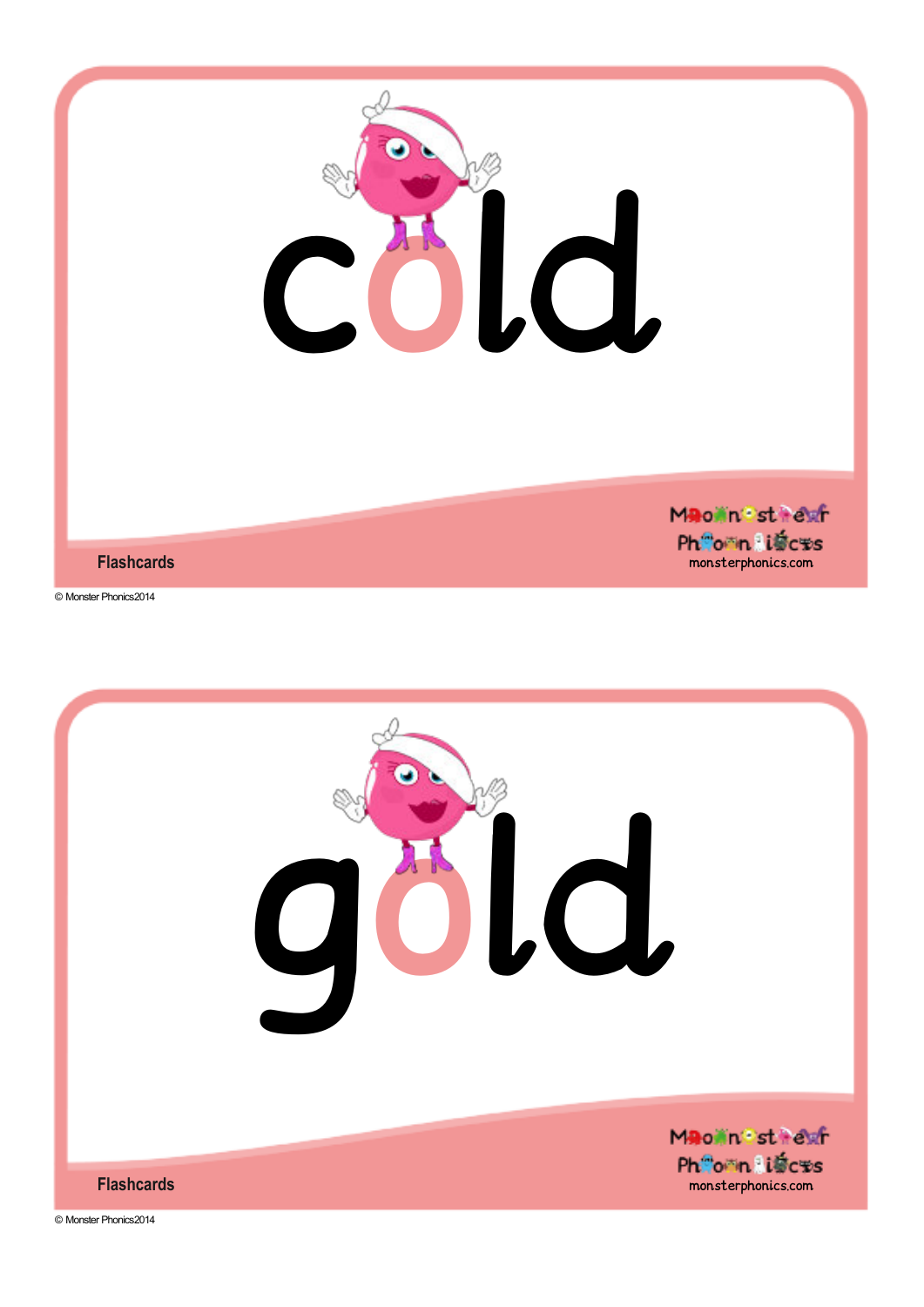![](_page_16_Picture_0.jpeg)

![](_page_16_Picture_1.jpeg)

Mao in Est Fexfr Ph<sup>e</sup>onn li输c%s monsterphonics.com

**Flashcards**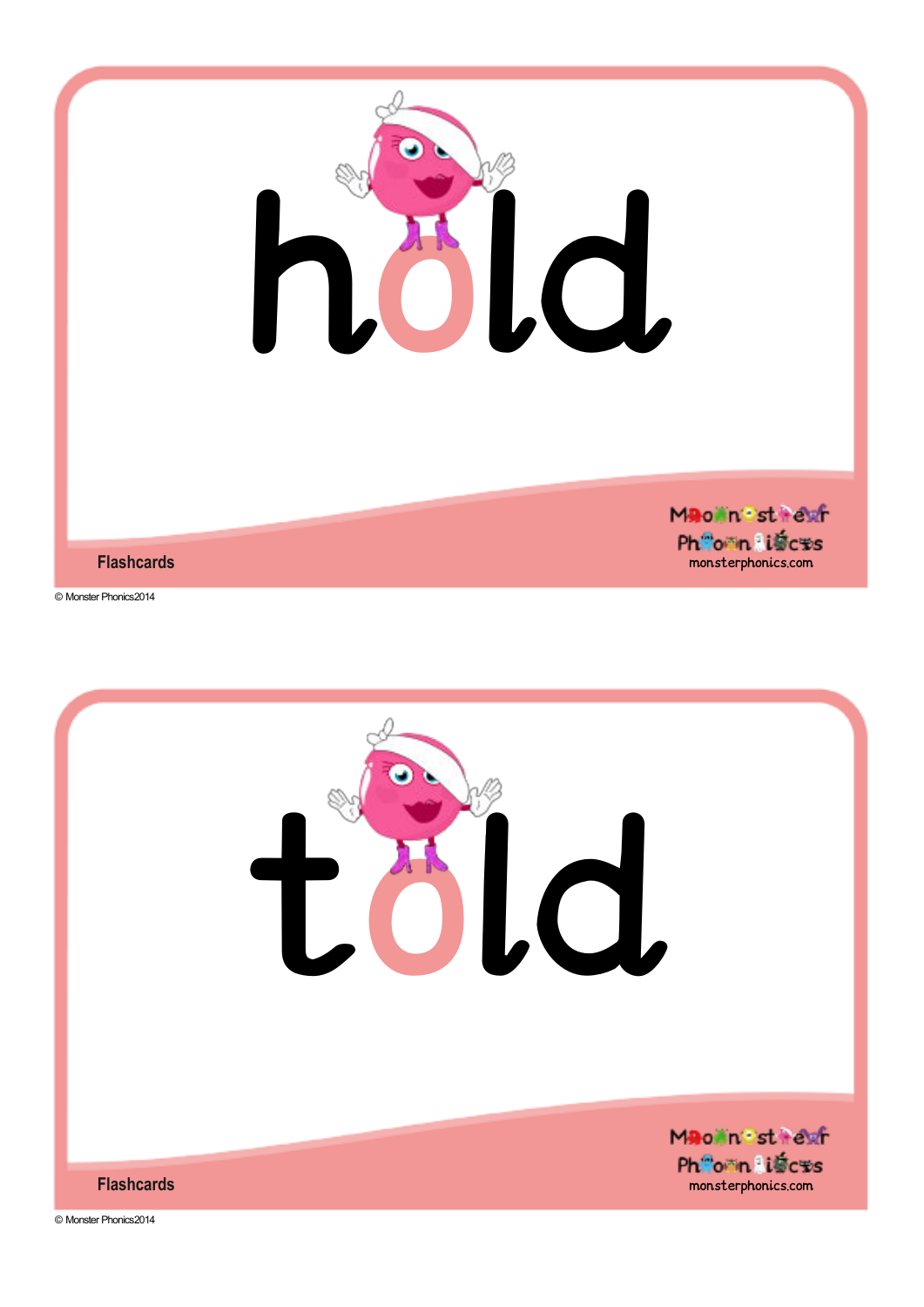![](_page_17_Picture_0.jpeg)

![](_page_17_Picture_2.jpeg)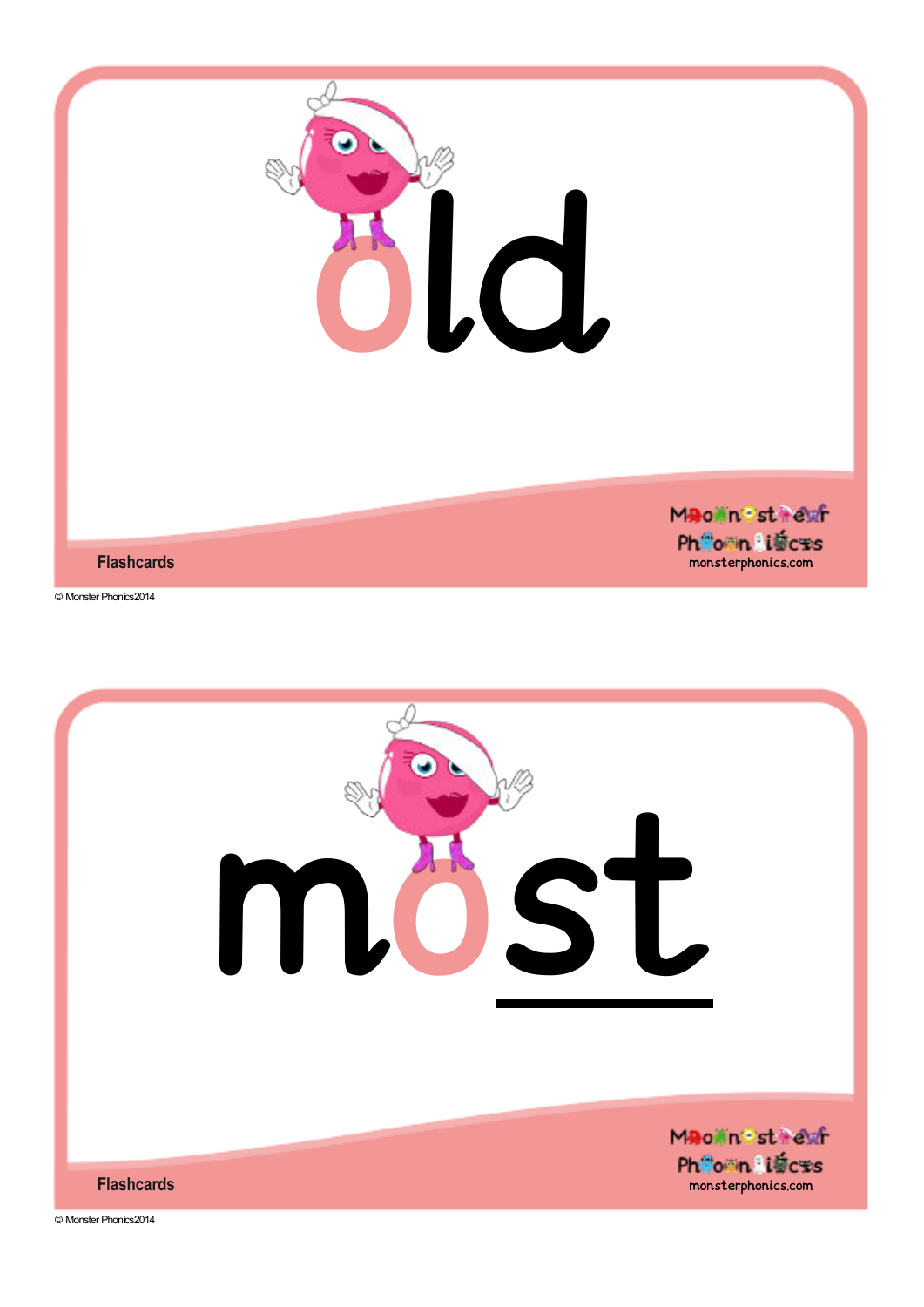![](_page_18_Picture_0.jpeg)

![](_page_18_Picture_1.jpeg)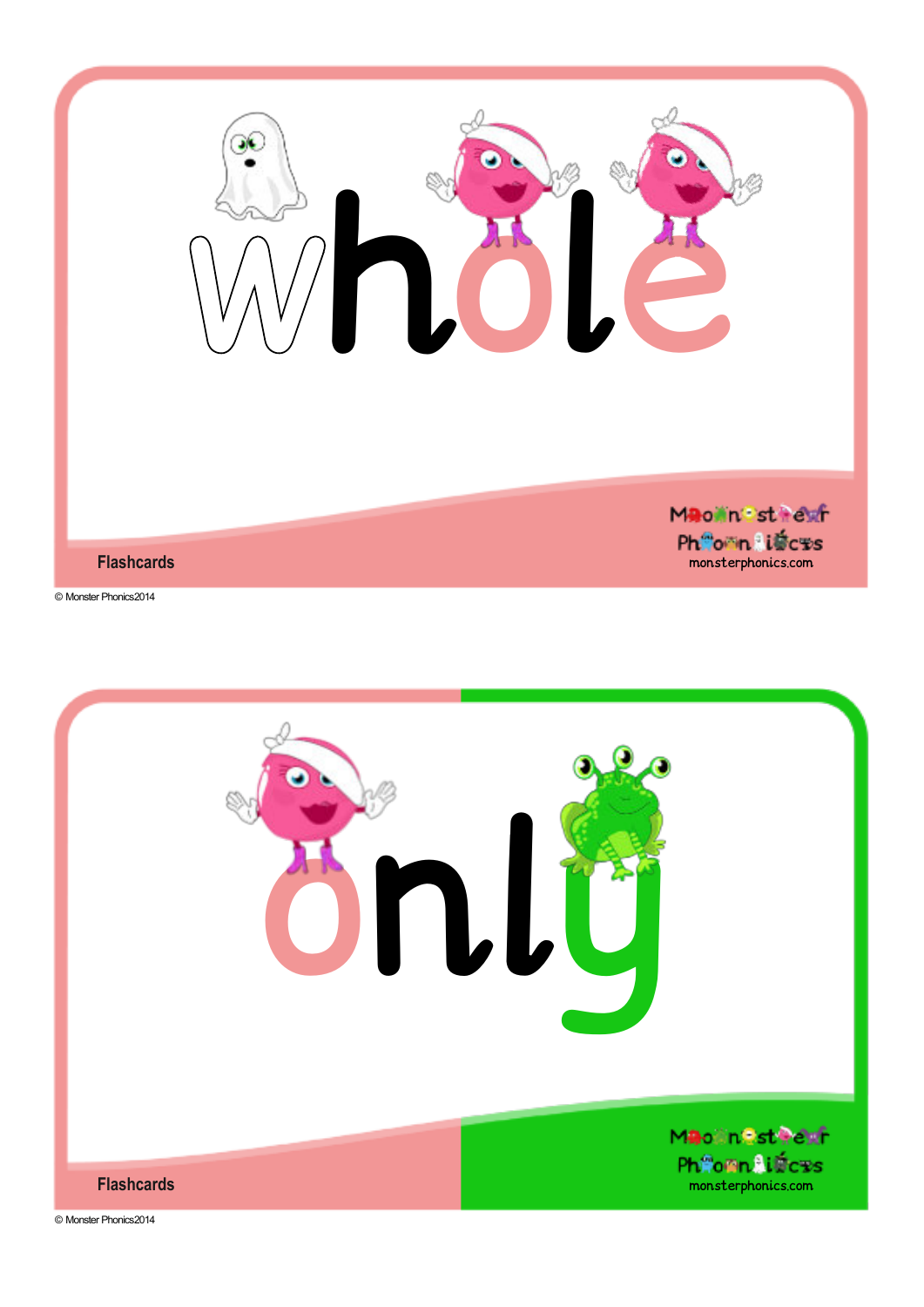![](_page_19_Picture_0.jpeg)

![](_page_19_Picture_2.jpeg)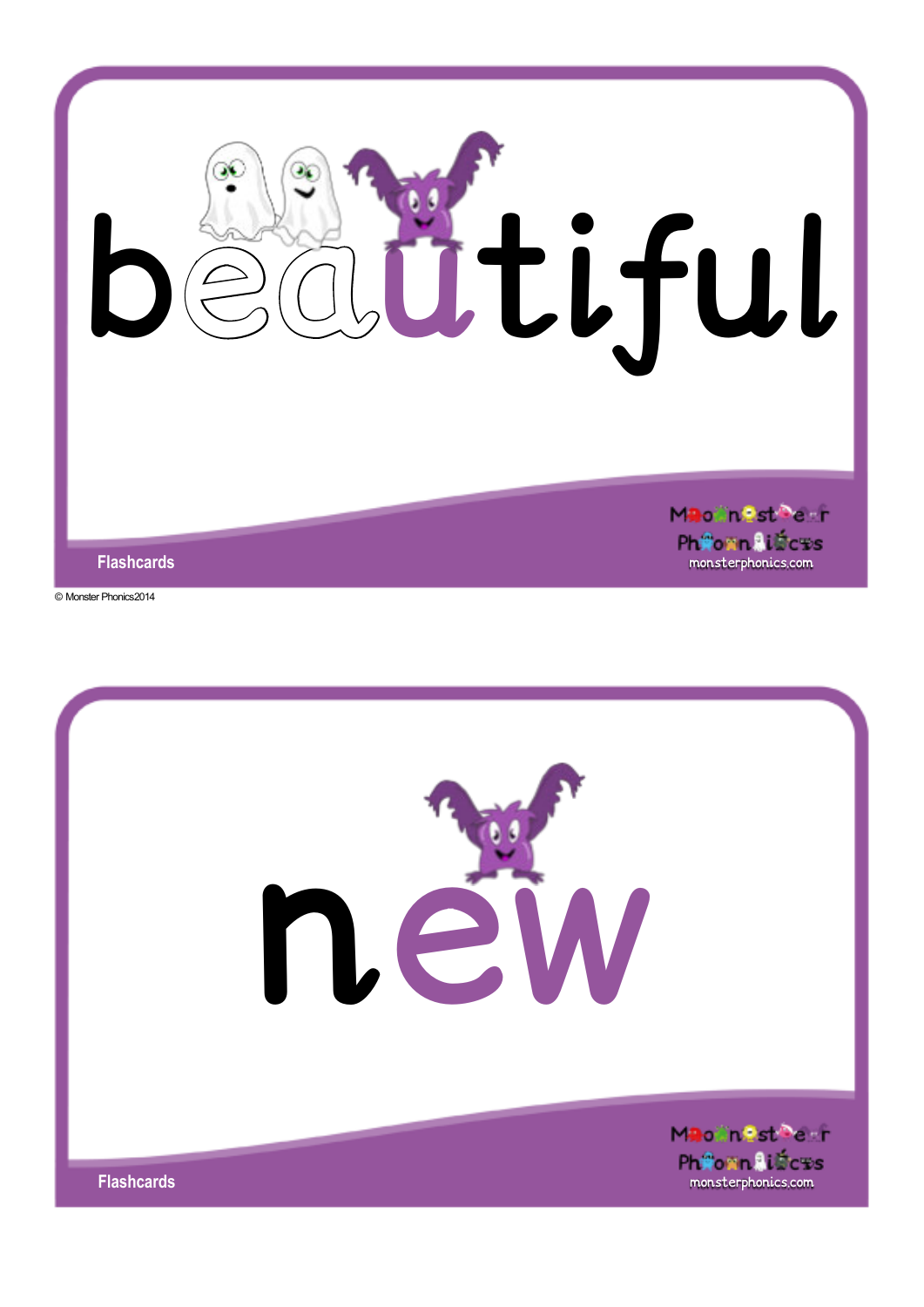![](_page_20_Picture_0.jpeg)

![](_page_20_Picture_2.jpeg)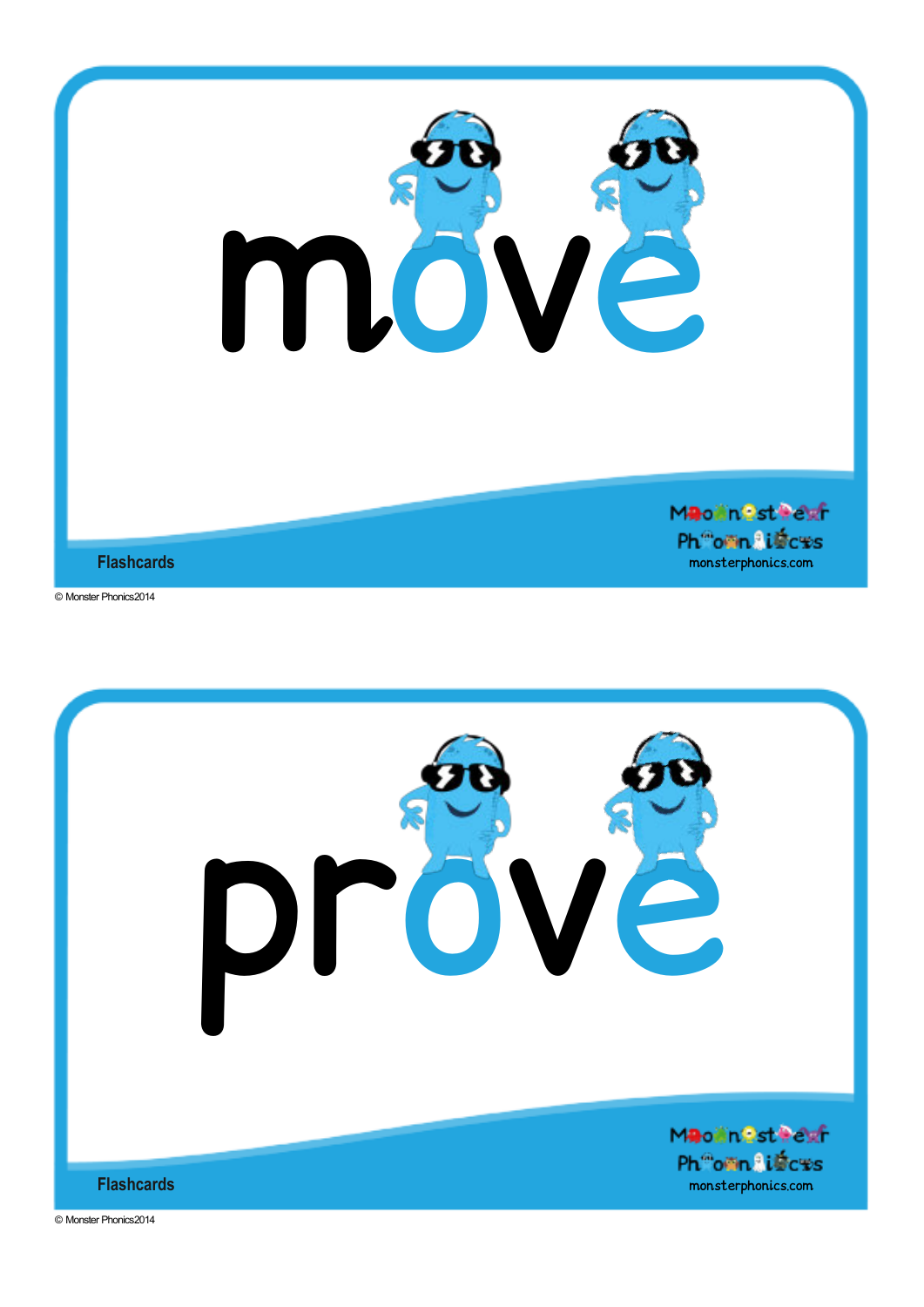![](_page_21_Picture_0.jpeg)

![](_page_21_Picture_2.jpeg)

![](_page_21_Picture_3.jpeg)

**Flashcards**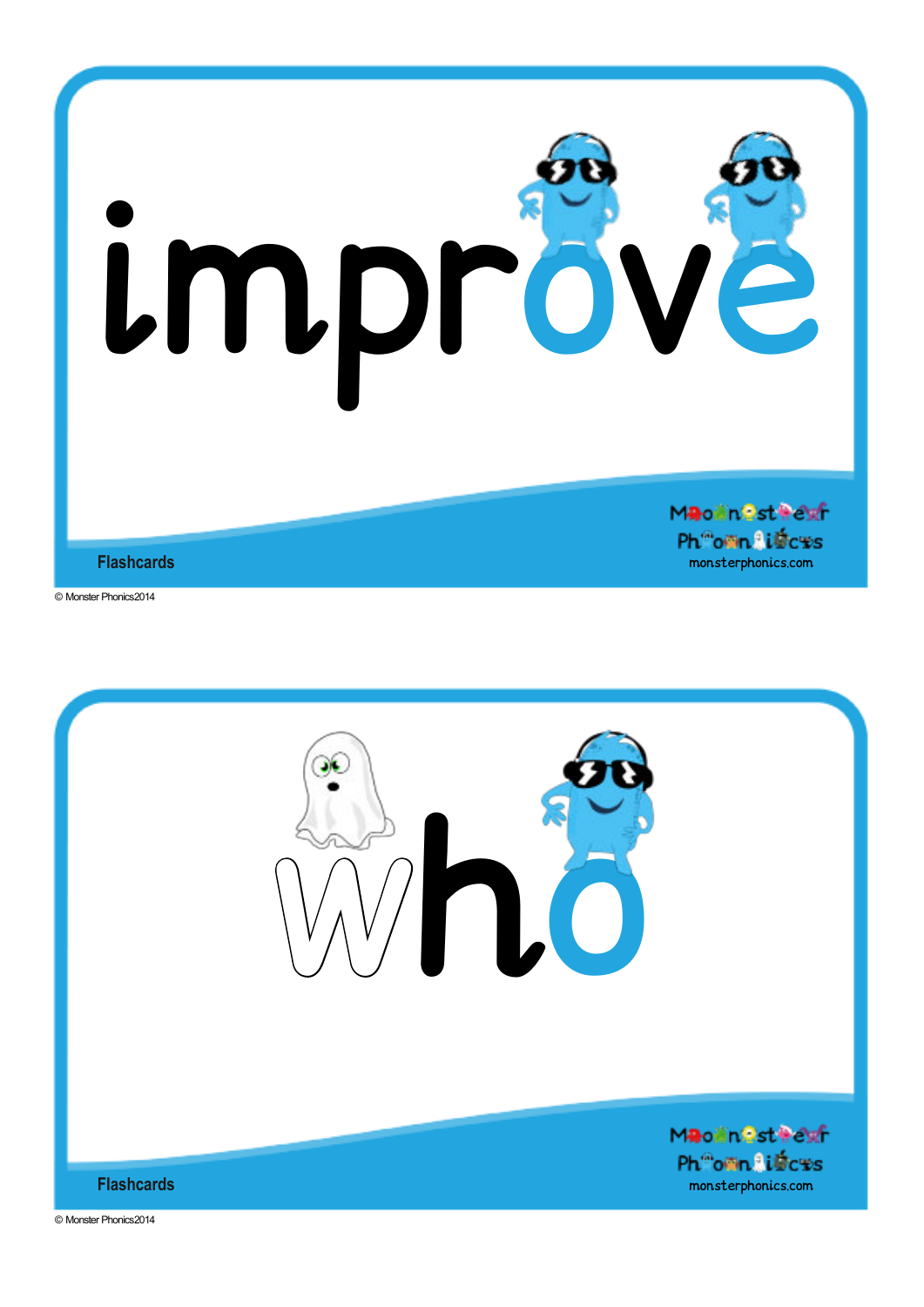![](_page_22_Picture_0.jpeg)

![](_page_22_Picture_2.jpeg)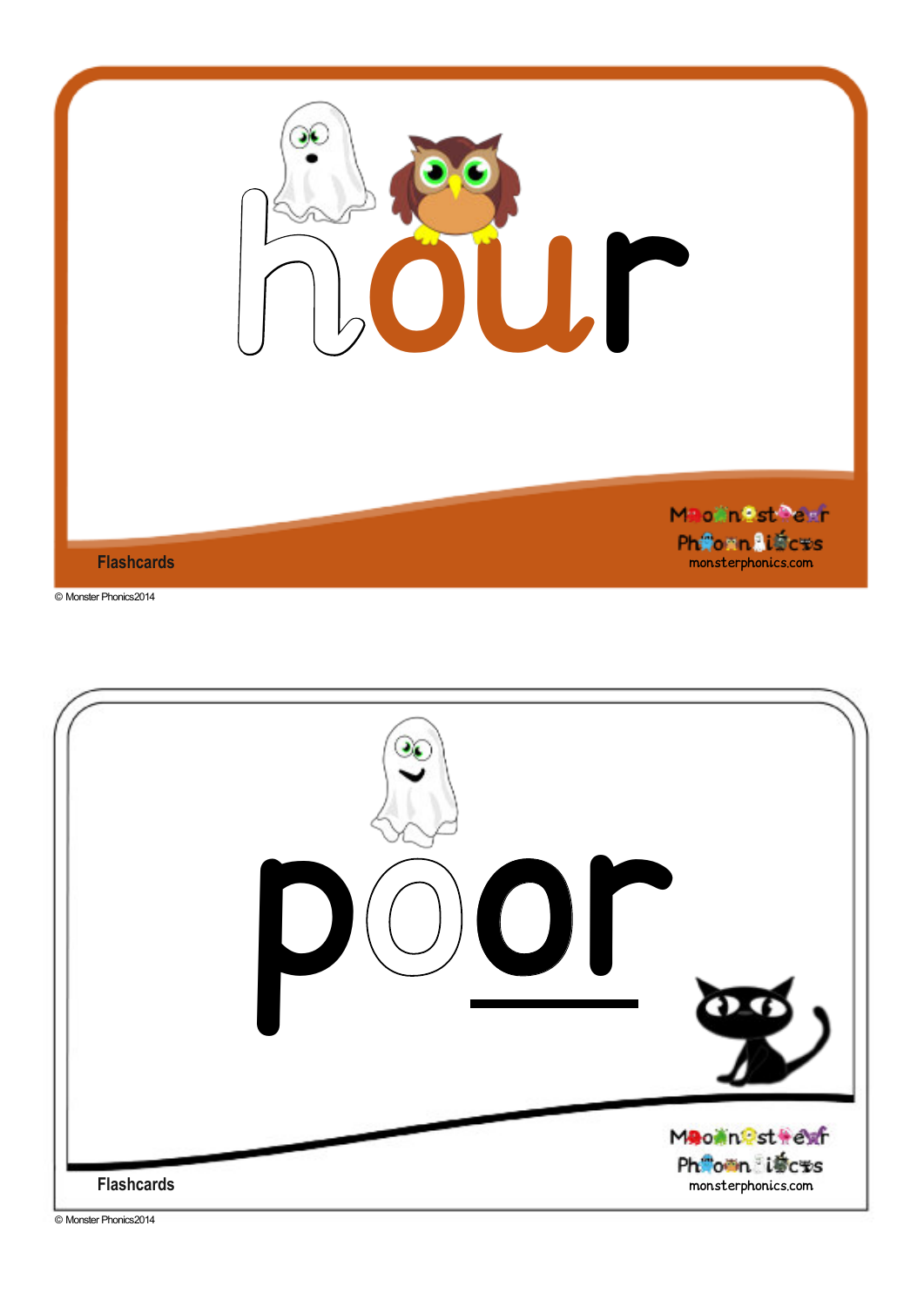![](_page_23_Picture_0.jpeg)

![](_page_23_Picture_2.jpeg)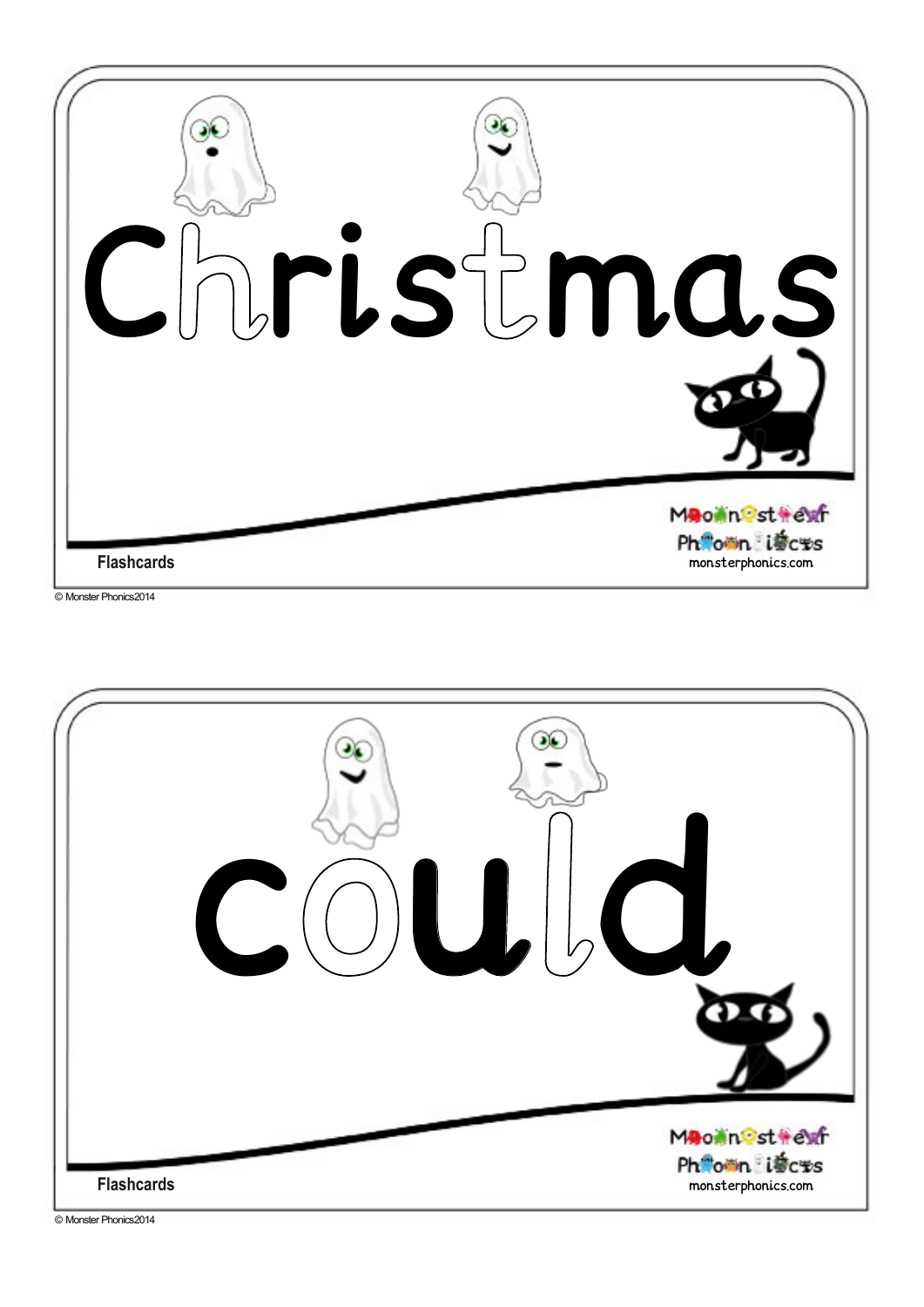![](_page_24_Picture_0.jpeg)

![](_page_24_Picture_1.jpeg)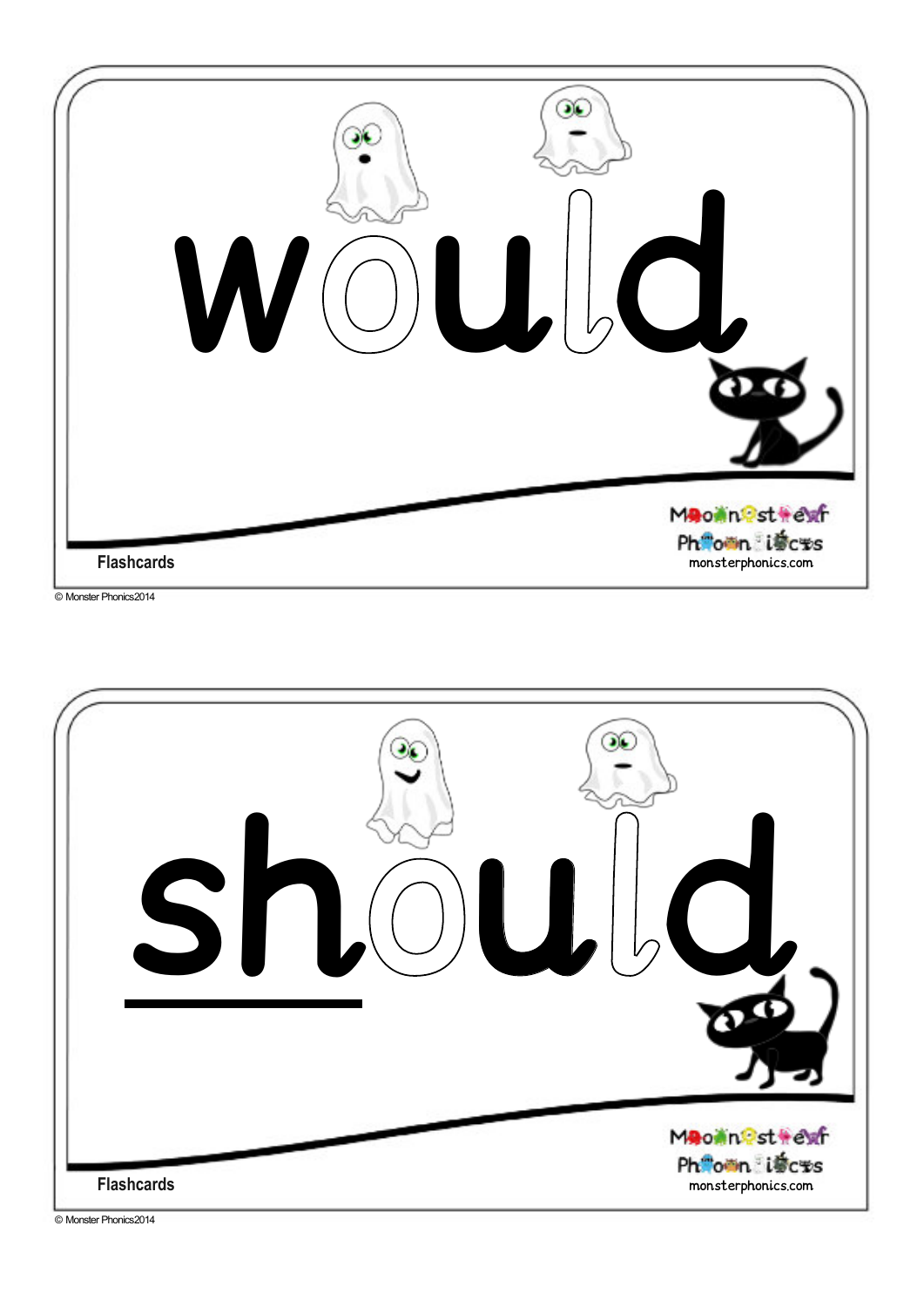![](_page_25_Picture_0.jpeg)

![](_page_25_Picture_2.jpeg)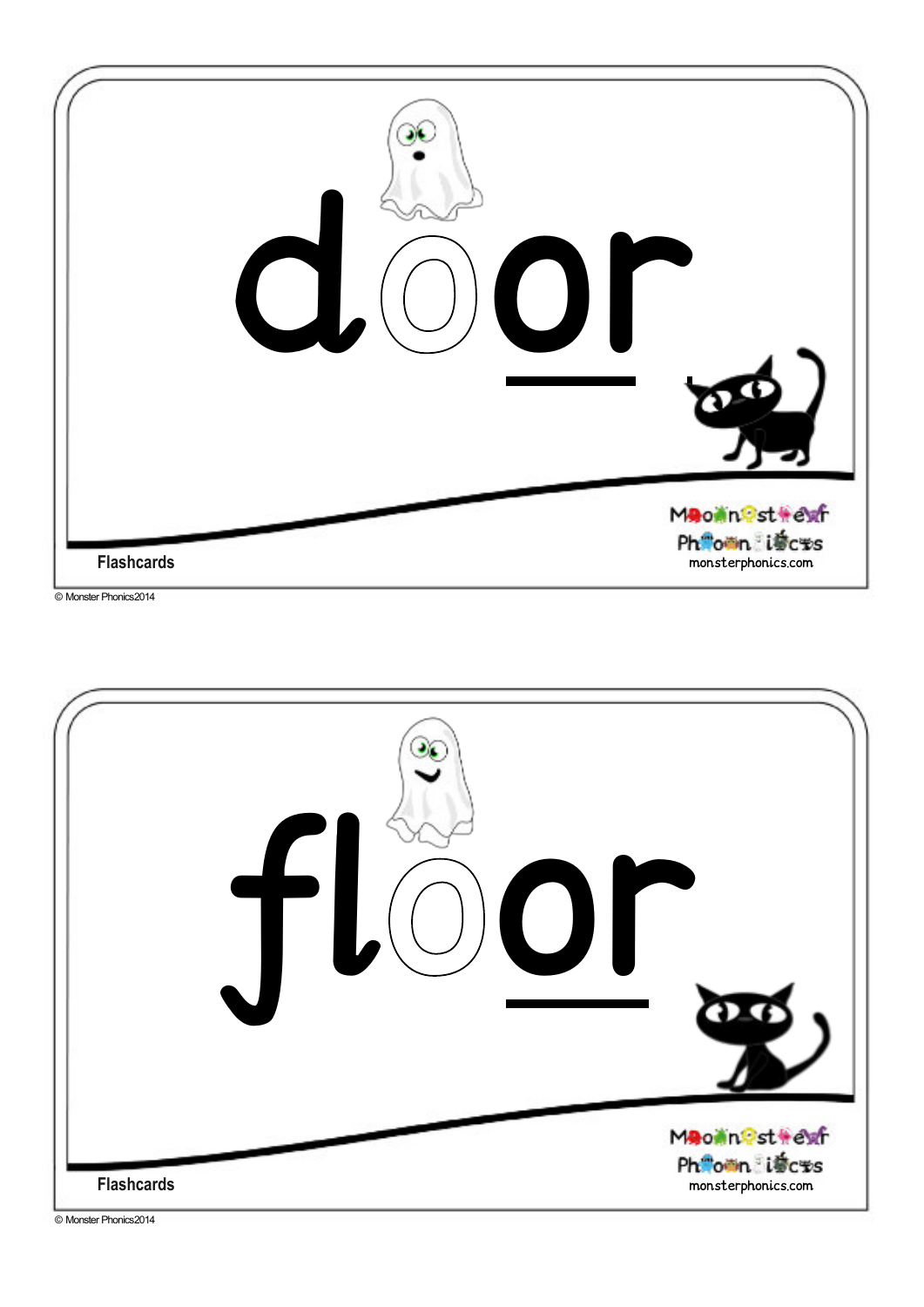![](_page_26_Picture_0.jpeg)

![](_page_26_Picture_2.jpeg)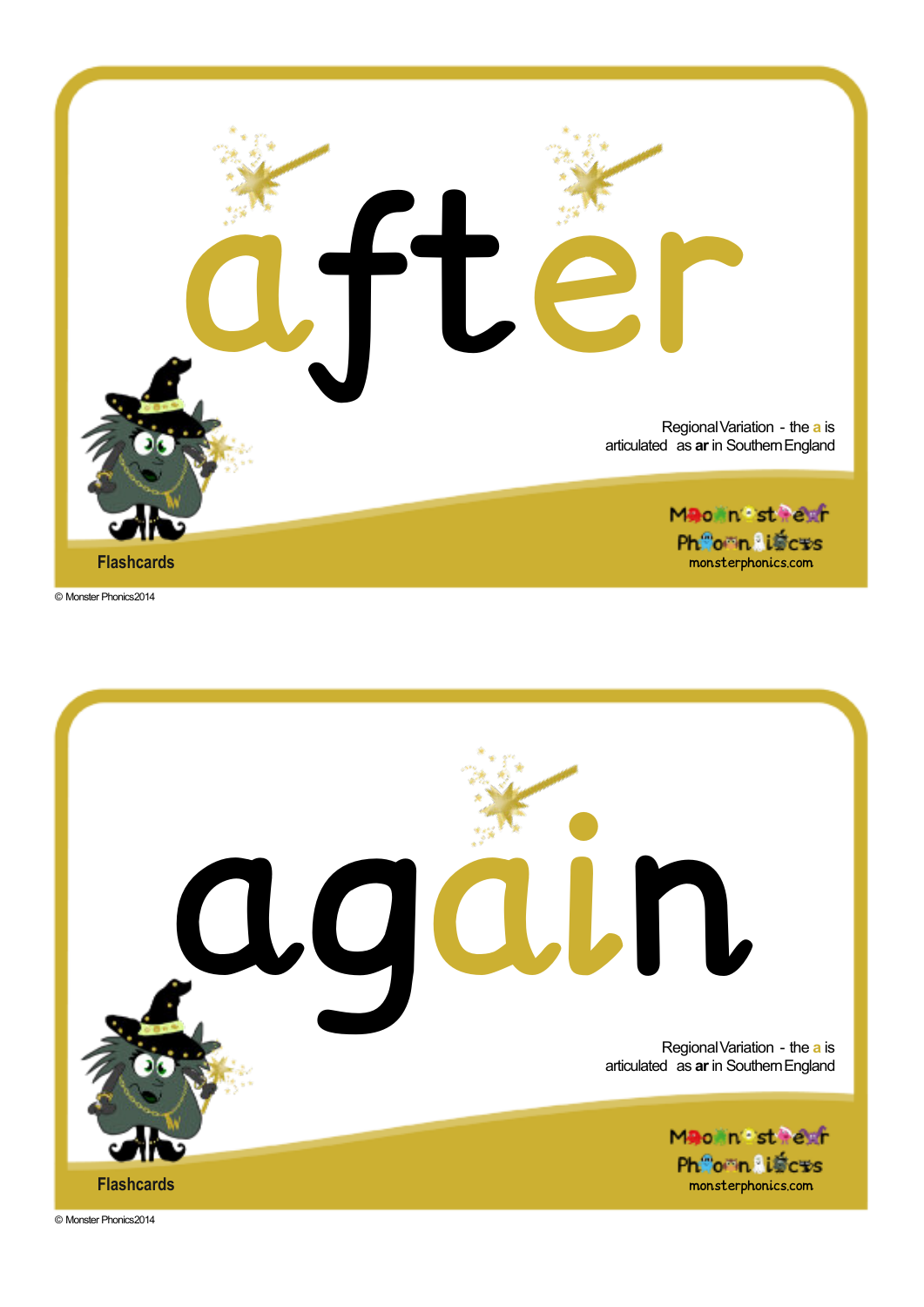![](_page_27_Picture_0.jpeg)

![](_page_27_Picture_2.jpeg)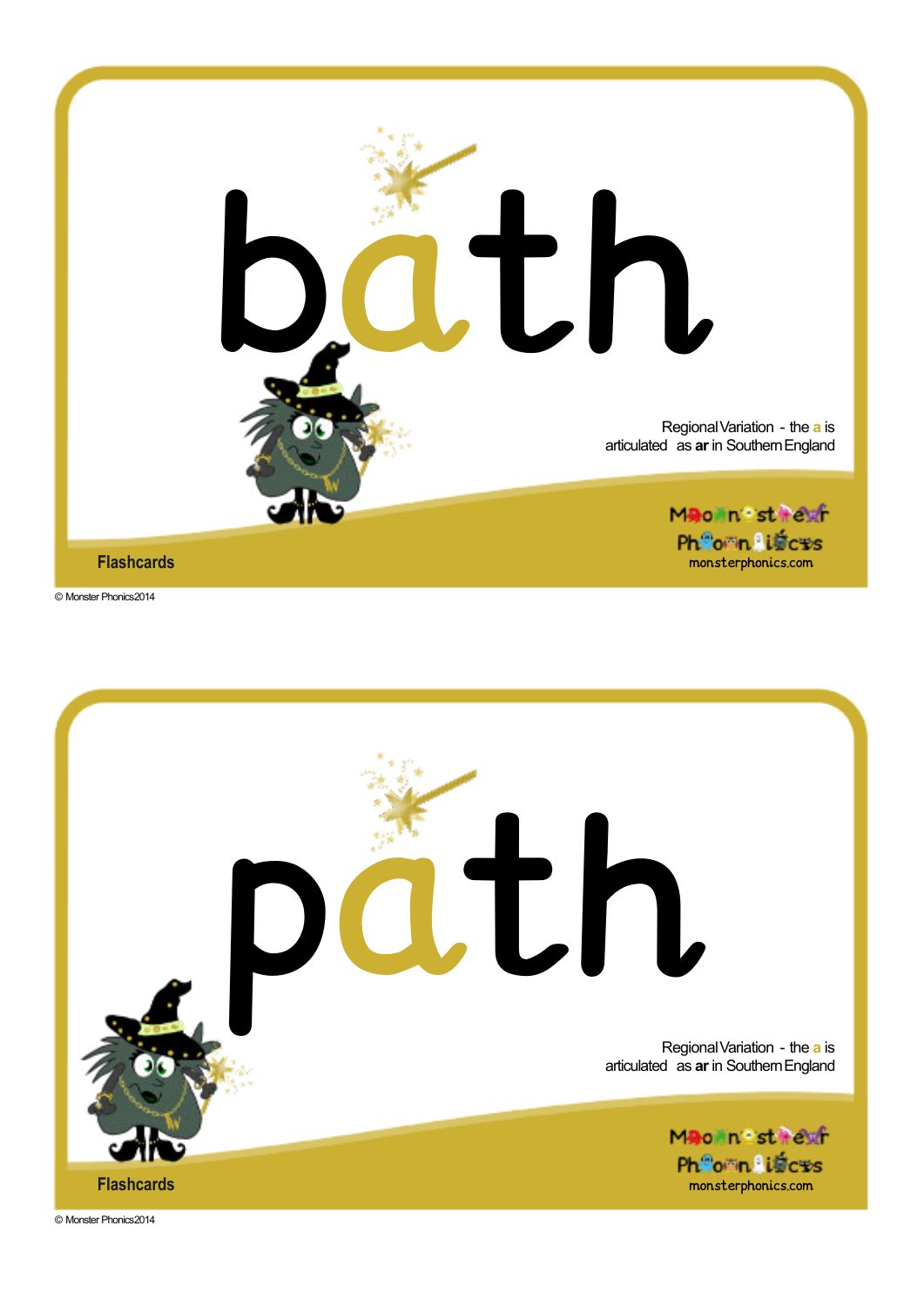![](_page_28_Picture_0.jpeg)

![](_page_28_Picture_2.jpeg)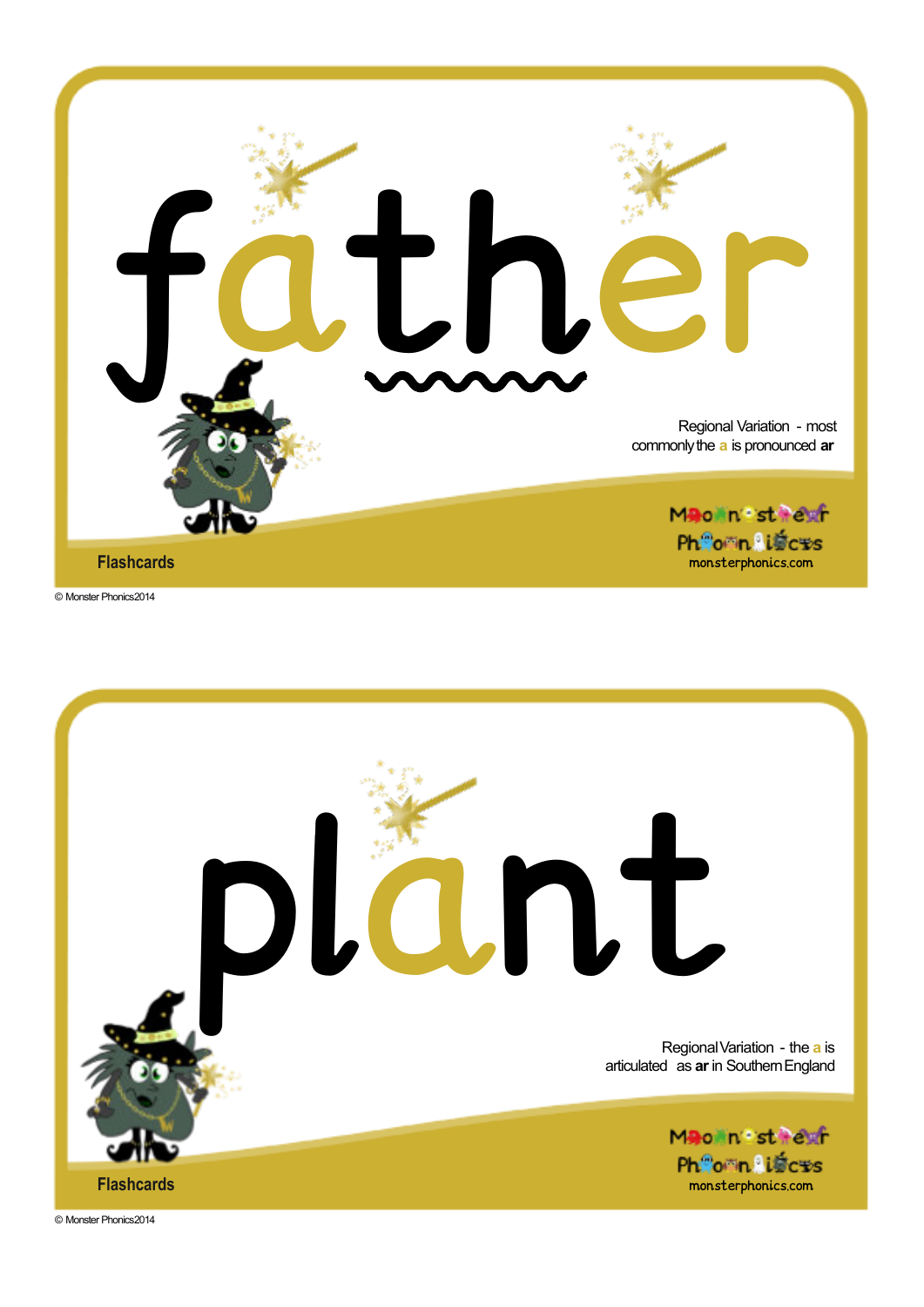![](_page_29_Picture_0.jpeg)

![](_page_29_Picture_2.jpeg)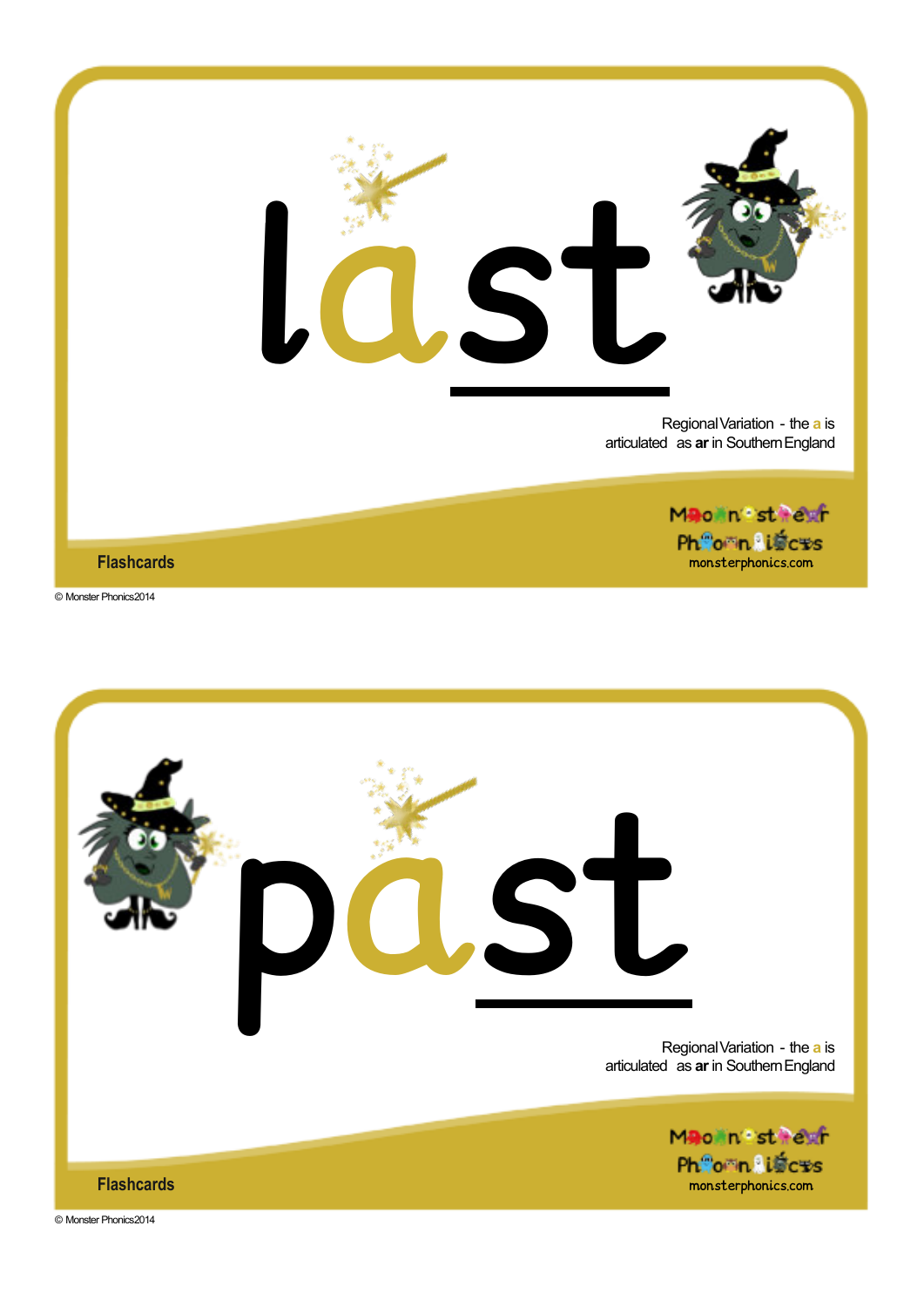![](_page_30_Picture_0.jpeg)

![](_page_30_Picture_2.jpeg)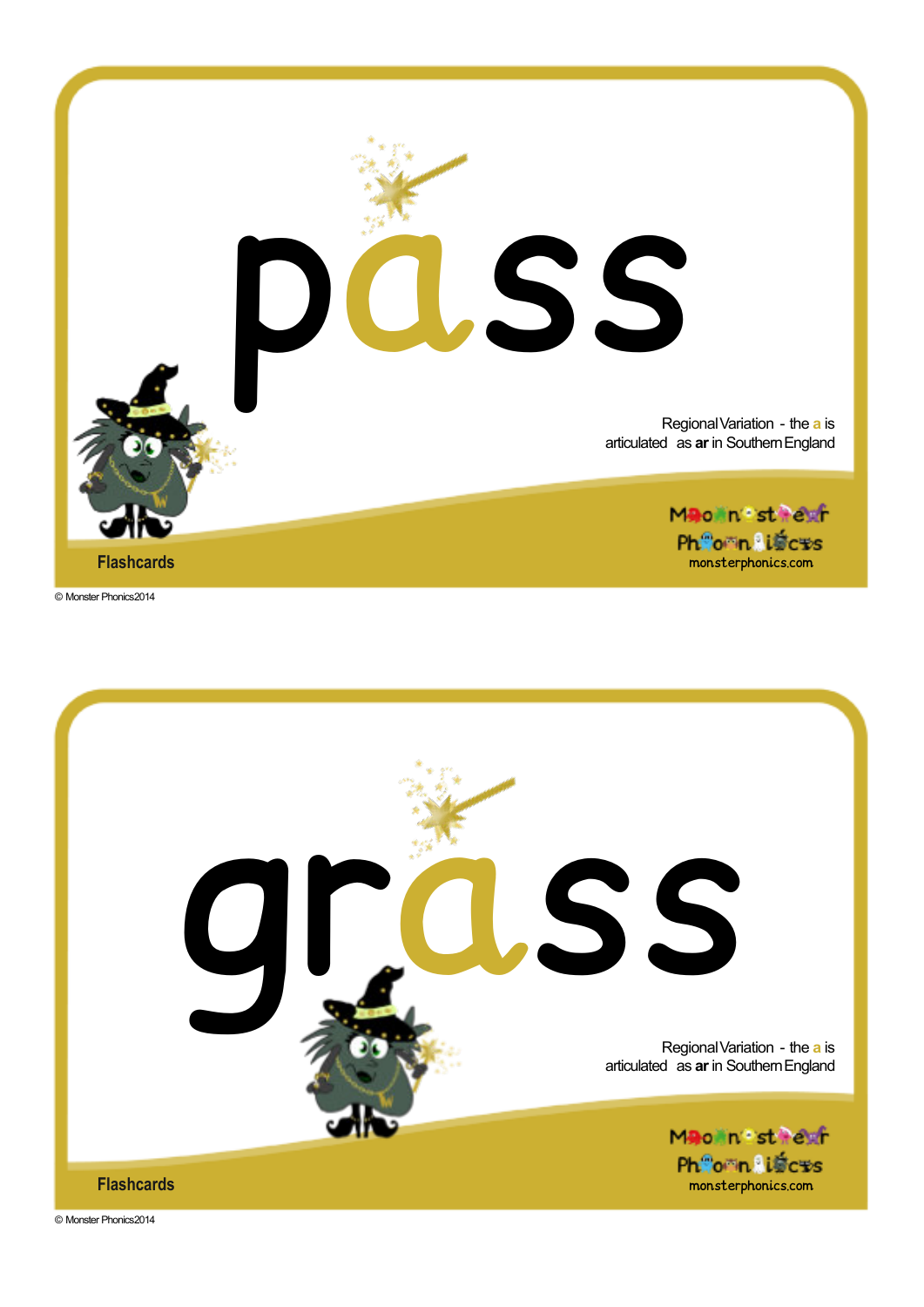![](_page_31_Picture_0.jpeg)

![](_page_31_Picture_2.jpeg)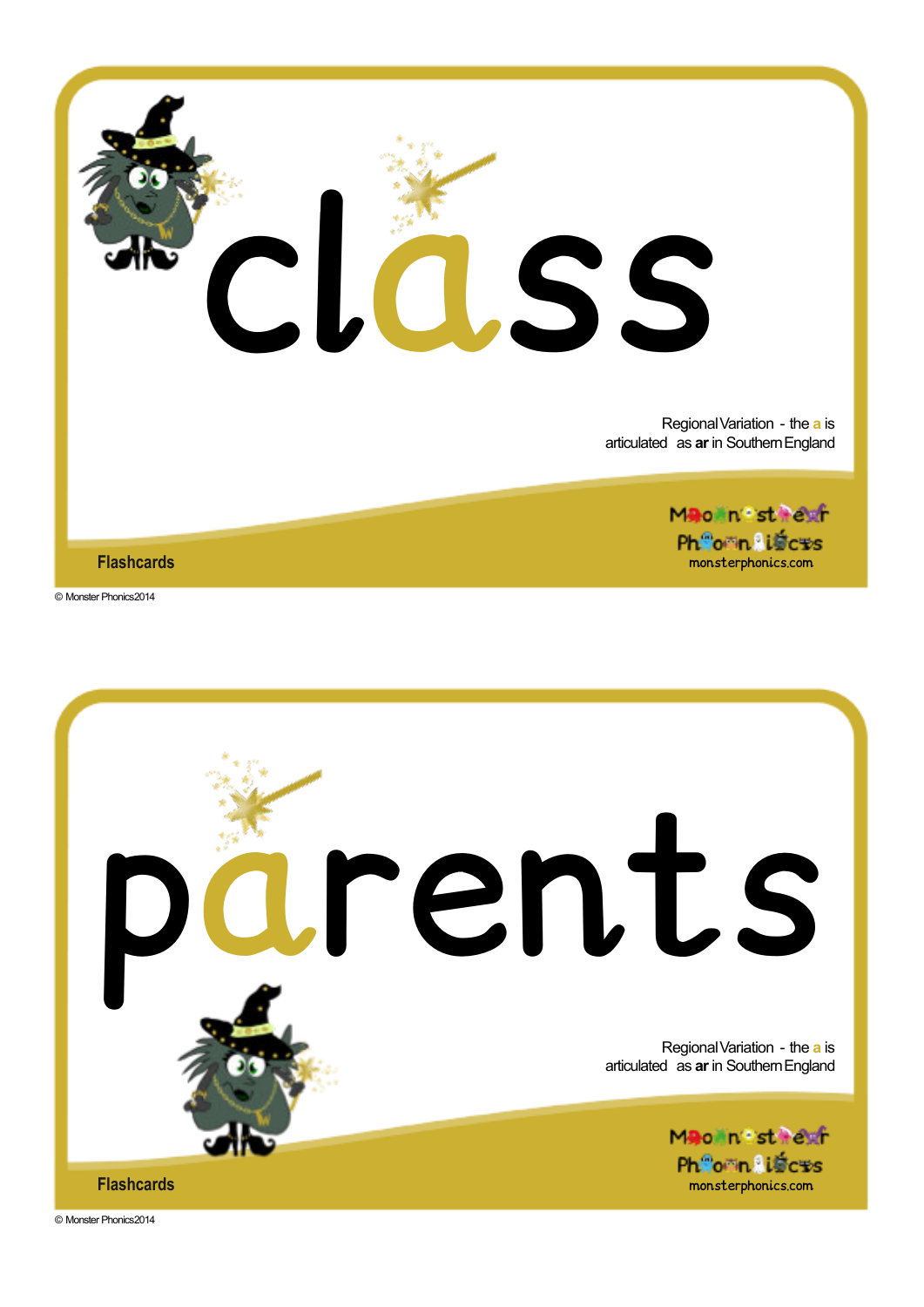![](_page_32_Picture_0.jpeg)

**Flashcards**

© Monster Phonics2014

![](_page_32_Picture_3.jpeg)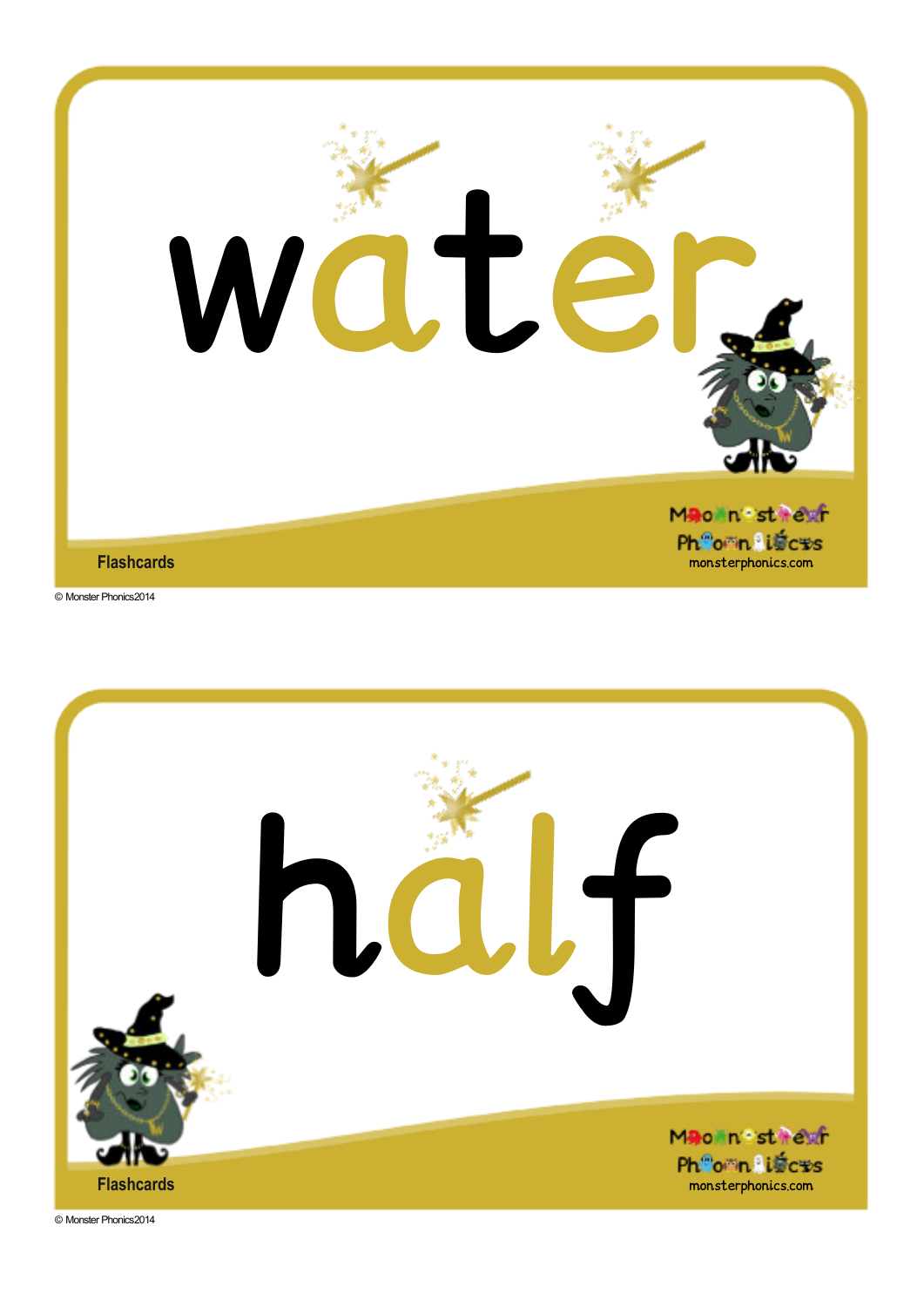![](_page_33_Picture_0.jpeg)

![](_page_33_Picture_2.jpeg)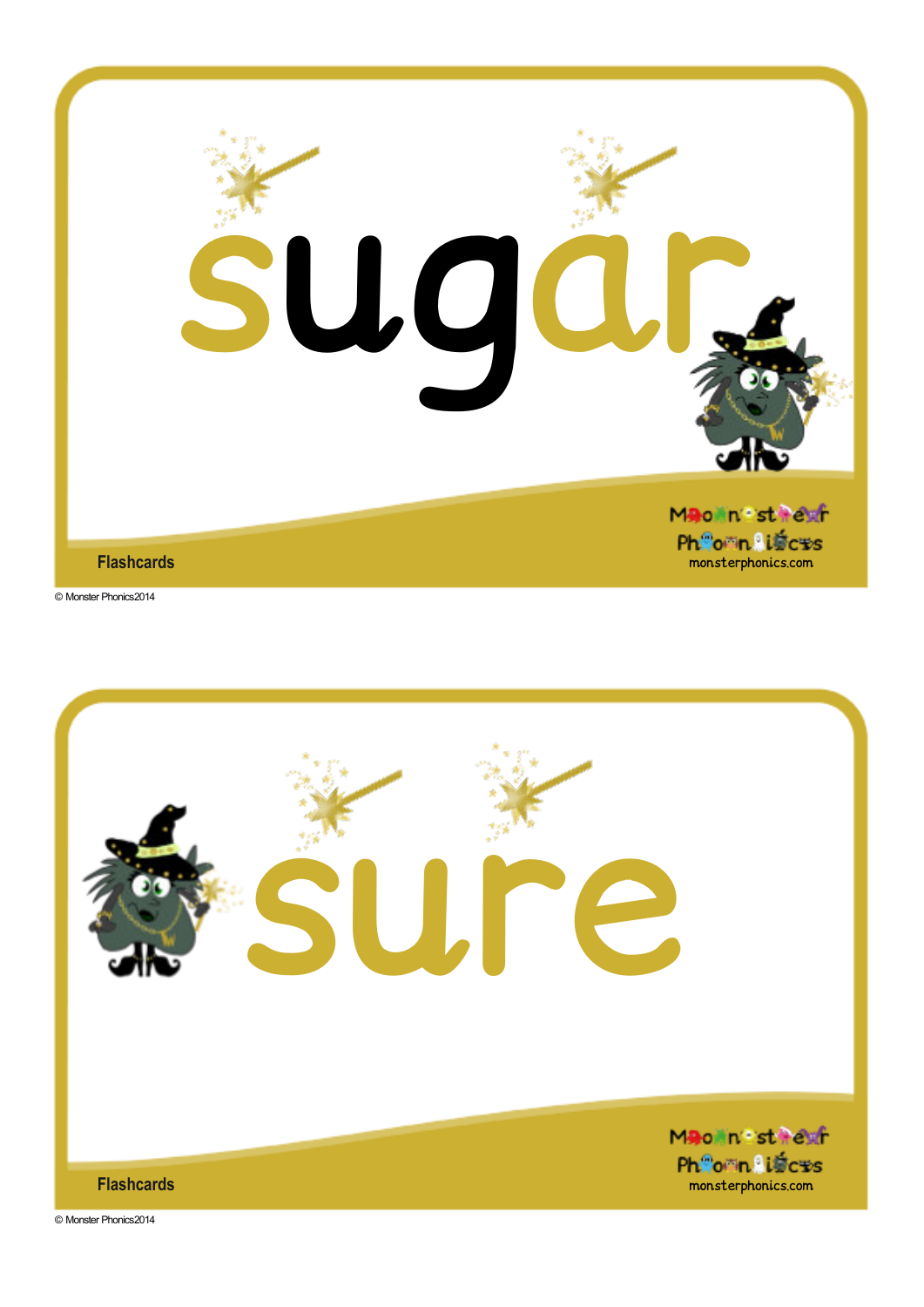![](_page_34_Picture_0.jpeg)

![](_page_34_Picture_2.jpeg)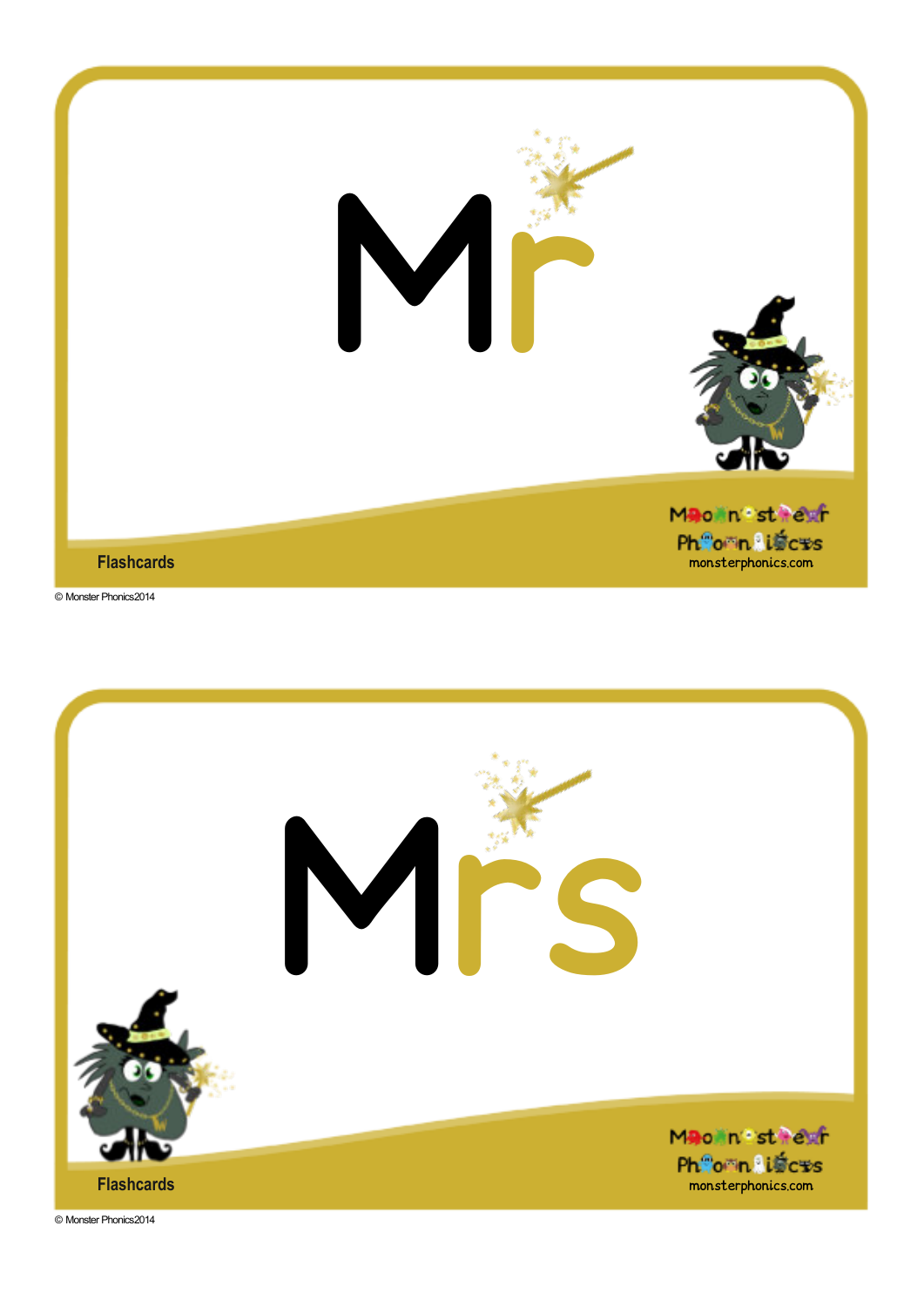![](_page_35_Picture_0.jpeg)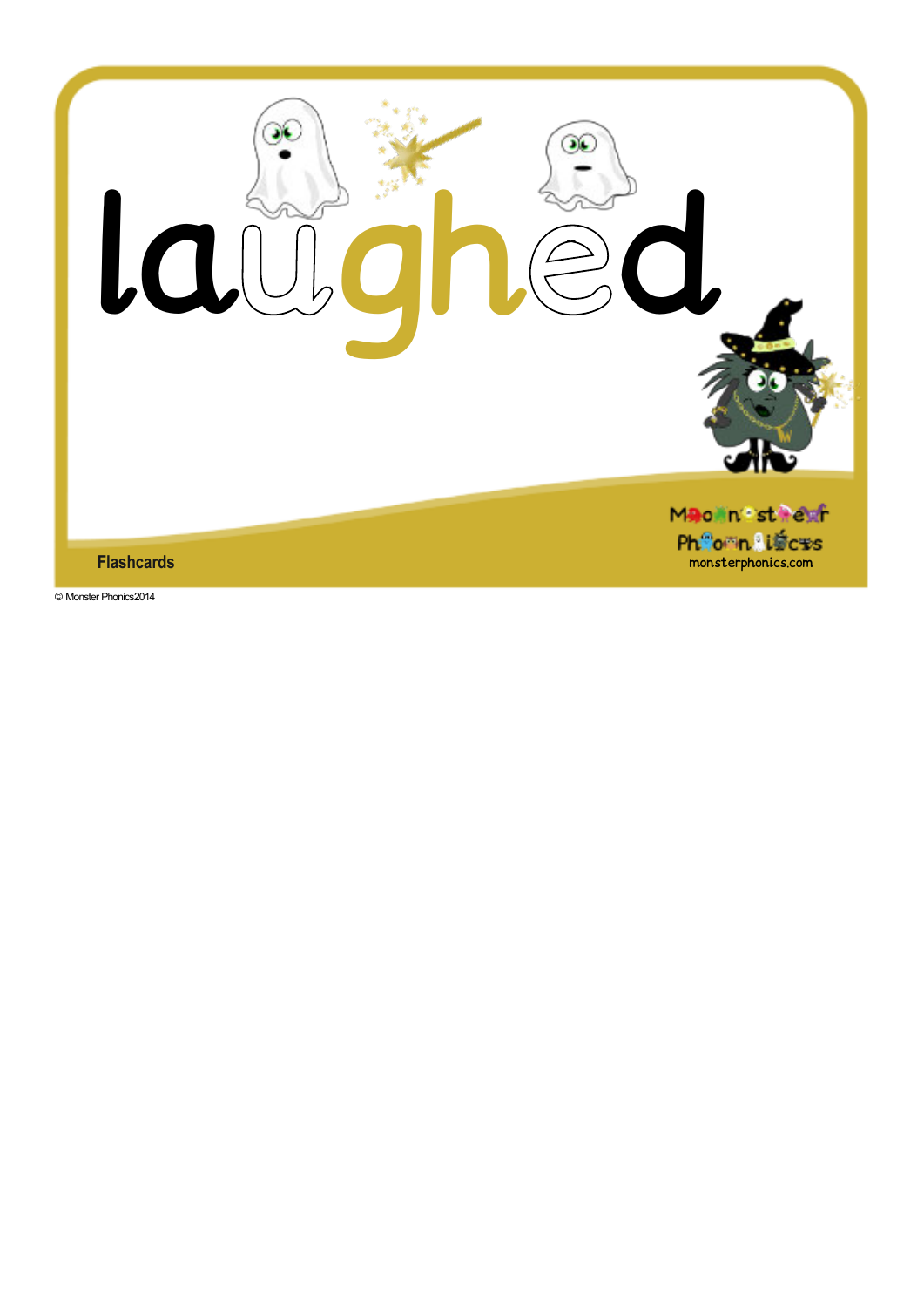![](_page_36_Picture_0.jpeg)

![](_page_36_Picture_2.jpeg)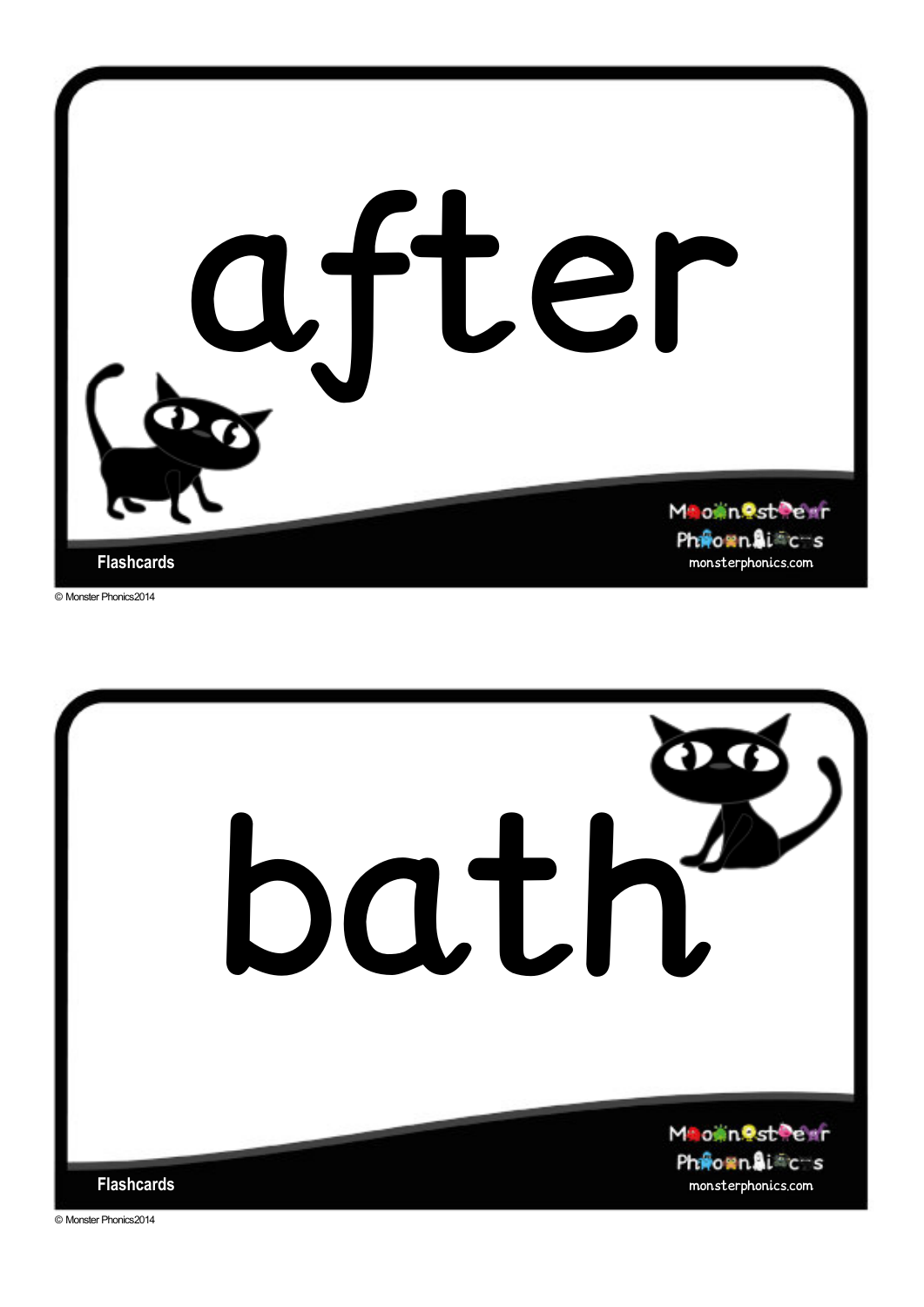![](_page_37_Picture_0.jpeg)

![](_page_37_Picture_2.jpeg)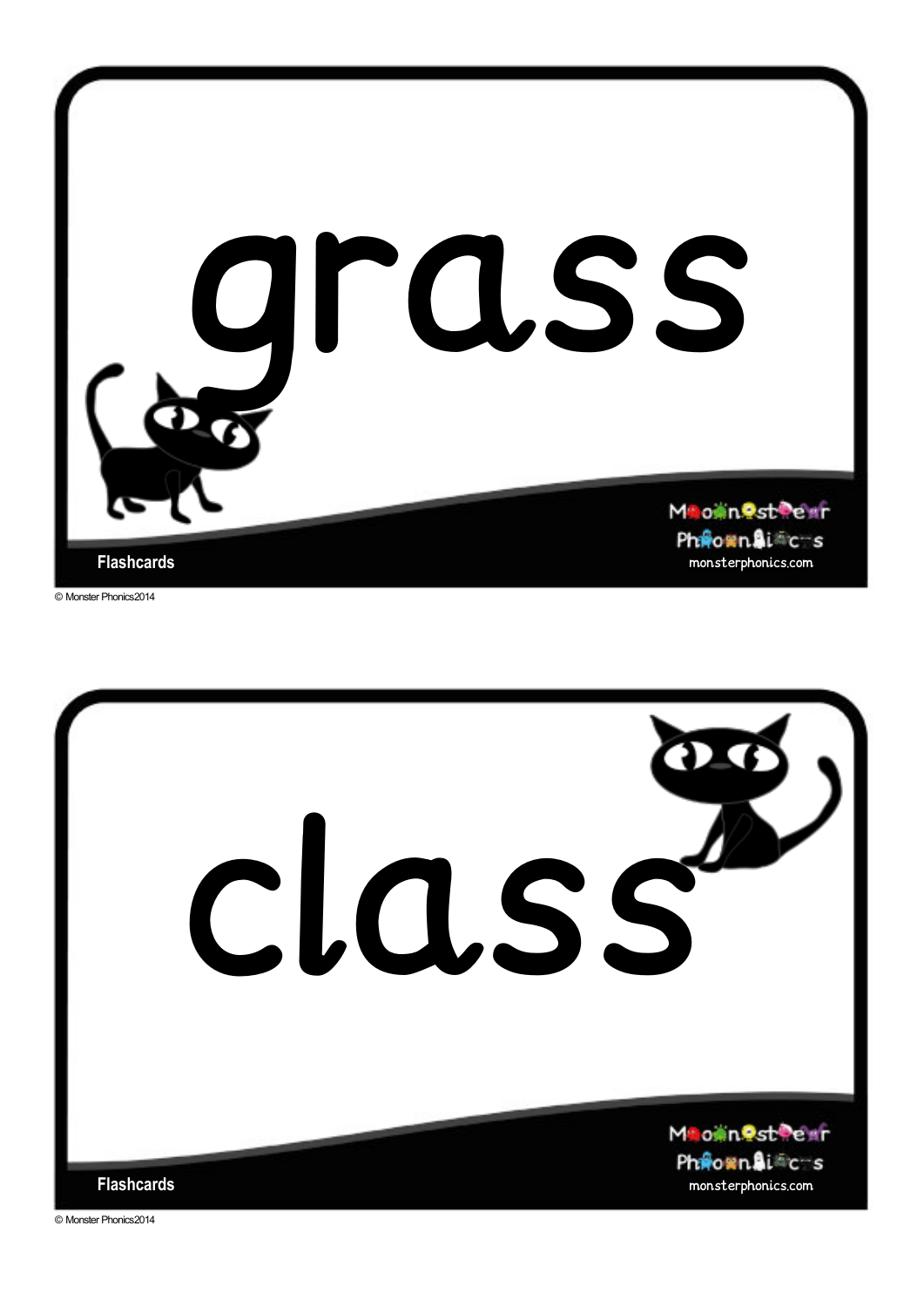![](_page_38_Picture_0.jpeg)

![](_page_38_Picture_2.jpeg)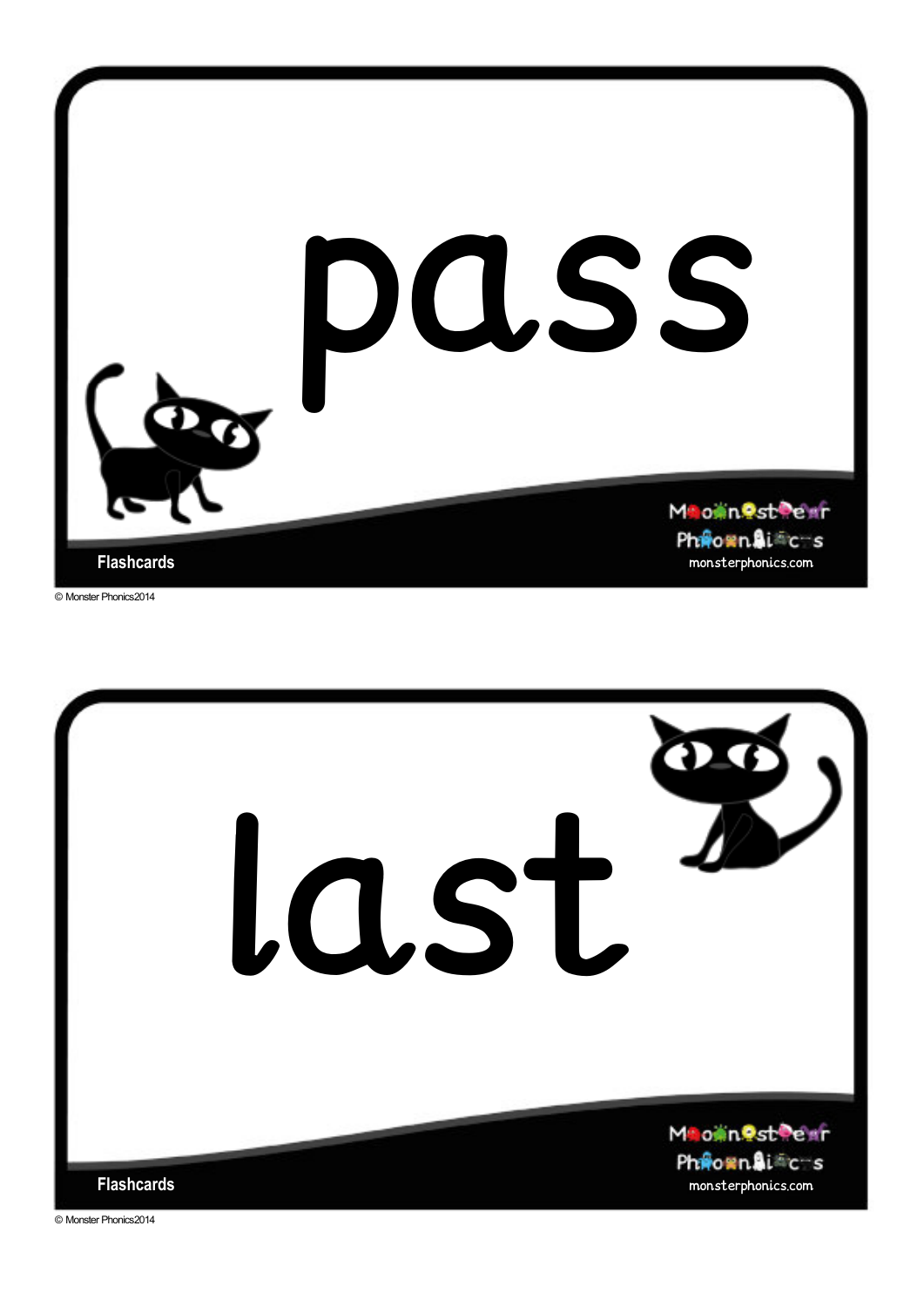![](_page_39_Picture_0.jpeg)